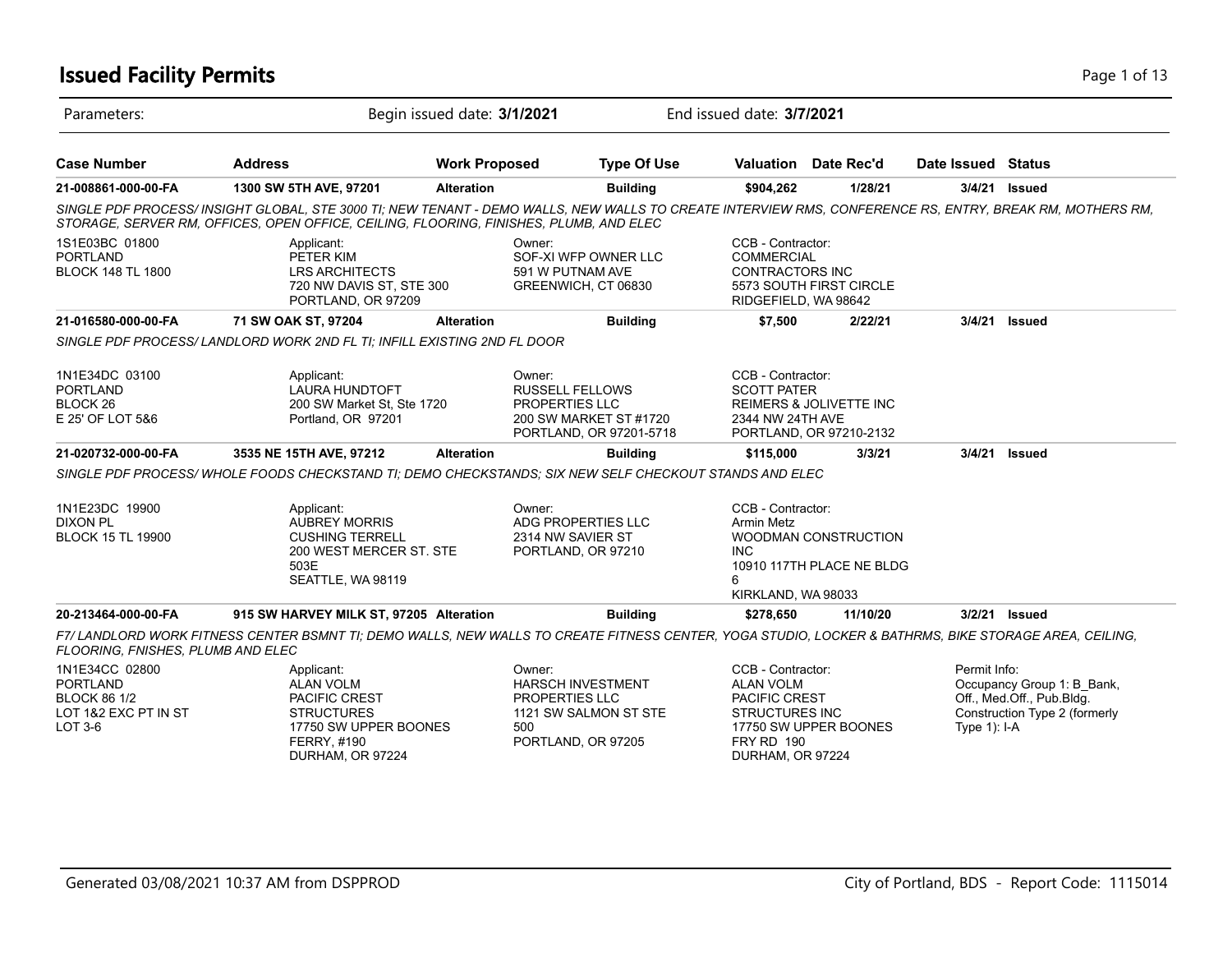# **Issued Facility Permits** Page 2 of 13

| <b>Case Number</b>                                                                                                                           | <b>Address</b>                                                                                                                                                                                                                               | <b>Work Proposed</b>                        | <b>Type Of Use</b>                                                                                 | Valuation Date Rec'd                                                                                                                |                                  | Date Issued Status                           |                                                                                          |
|----------------------------------------------------------------------------------------------------------------------------------------------|----------------------------------------------------------------------------------------------------------------------------------------------------------------------------------------------------------------------------------------------|---------------------------------------------|----------------------------------------------------------------------------------------------------|-------------------------------------------------------------------------------------------------------------------------------------|----------------------------------|----------------------------------------------|------------------------------------------------------------------------------------------|
| 21-015679-000-00-FA                                                                                                                          | 808 SW CAMPUS DR - Unit KPV, Alteration<br>97201                                                                                                                                                                                             |                                             | <b>Building</b>                                                                                    | \$98.000                                                                                                                            | 2/18/21                          | 3/5/21                                       | <b>Issued</b>                                                                            |
|                                                                                                                                              | F32/ OHSU KOHLER PAVILION FLS UPDATE; UPDATE FLS INFORMATION TO CURRENT STANDARDS, INCLUDE FIRE CONNECTIONS FOR HORIZONTAL EXITS ON 11TH & 12TH FLRS.                                                                                        |                                             |                                                                                                    |                                                                                                                                     |                                  |                                              |                                                                                          |
| 1S1E09 00200                                                                                                                                 | Applicant:<br><b>MARCUS MORGAN</b><br><b>PKA ARCHITECTS</b><br>6969 SW HAMPTON ST.<br>PORTLAND, OR 97229                                                                                                                                     | Owner:<br>PARK RD                           | OREGON STATE BOARD OF<br><b>HIGHER EDUCATION</b><br>3181 SW SAM JACKSON<br>PORTLAND, OR 97239-3011 | CCB - Contractor:<br><b>JAMES AARHUS</b><br>389 INTERPACE PARKWAY<br>5TH FLOOR ATTN ERIN<br><b>DEVAUGHN</b><br>PARSIPPANY, NJ 07054 | SKANSKA USA BUILDING INC         | Permit Info:<br>Type $1$ : I-A               | Occupancy Group 1: I-2<br>Construction Type 2 (formerly                                  |
| 21-010925-000-00-FA                                                                                                                          | 12000 SW 49TH AVE, 97219                                                                                                                                                                                                                     | <b>Alteration</b>                           | <b>Building</b>                                                                                    | \$398,000                                                                                                                           | 2/3/21                           |                                              | 3/1/21 Issued                                                                            |
|                                                                                                                                              | SINGLE PDF PROCESS/ PCC HEAT PLANT 2ND FLR TI; REMODEL EXISTING CLASSRM SPACE, DEMO WALLS, NEW WALLS TO CREATE NURSING PRACTICAL CLASSRM/LAB, ENTRY,<br>MED PREP TRAINING AREA, PREP RM/STORAGE, CEILING, FLOORING, FINISHES, PLUMB AND ELEC |                                             |                                                                                                    |                                                                                                                                     |                                  |                                              |                                                                                          |
| 1S1E31D 00200                                                                                                                                | Applicant:<br><b>LALE CEYLAN</b><br><b>HACKER ARCHITECTS</b><br>555 SE MARTIN LUTHER<br>KING JR BLVD, STE 501<br>PORTLAND, OR 97214                                                                                                          | Owner:<br>PO BOX 19000                      | PORTLAND COMMUNITY<br><b>COLLEGE DISTRICT</b><br>PORTLAND, OR 97280-0990                           | CCB - Contractor:<br>LEASE CRUTCHER LEWIS<br><b>LLC</b><br>550 SW 12TH AVE<br>PORTLAND, OR 97205                                    |                                  |                                              |                                                                                          |
| 21-019684-000-00-FA                                                                                                                          | 6936 N FATHOM ST, 97217                                                                                                                                                                                                                      | <b>Alteration</b>                           | <b>Building</b>                                                                                    | \$100,585                                                                                                                           | 3/1/21                           | 3/2/21                                       | <b>Issued</b>                                                                            |
|                                                                                                                                              | SINGLE PDF PROCESS/DAIMLER WESTERN STAR FABRICATION AREA TI; FUR OUT EXISTING WALLS IN FABRICATION AREA, FINISHES AND ELEC                                                                                                                   |                                             |                                                                                                    |                                                                                                                                     |                                  |                                              |                                                                                          |
| 1N1E17B 00200<br>SECTION 17 1N 1E<br>TL 200 24.90 ACRES<br><b>LAND &amp; IMPS SEE</b><br>R646162 (R941170881)<br><b>FOR MACH &amp; EQUIP</b> | Applicant:<br><b>CRAIG SHEARMIRE</b><br>15796 S BROADWALK<br>OREGON CITY, OR 97045                                                                                                                                                           | Owner:<br><b>AMERICA LLC</b><br>PO BOX 3820 | DAIMLER TRUCKS NORTH<br>PORTLAND, OR 97208-3820                                                    | CCB - Contractor:<br>15796 S BOARDWALK ST<br>OREGON CITY, OR 97045-<br>1196                                                         | <b>BROCKAMP &amp; JAEGER INC</b> | Permit Info:<br>Hazard 2<br>Type $1$ ): II-B | Occupancy Group 1: H-2 High<br>Construction Type 2 (formerly                             |
| 20-212974-REV-01-FA                                                                                                                          | 9601 NE ALDERWOOD RD,                                                                                                                                                                                                                        | <b>Alteration</b>                           | <b>Building</b>                                                                                    | \$0                                                                                                                                 | 2/22/21                          | 3/2/21 Final                                 |                                                                                          |
|                                                                                                                                              | 97220<br>SINGLE PDF PROCESS/ UPS PDX LOGISTIC CENTER FACILITY TI: REVISION TO REMOVE PLUMBING FROM SCOPE OF PROPOSED WORK                                                                                                                    |                                             |                                                                                                    |                                                                                                                                     |                                  |                                              |                                                                                          |
| 1N2E16 00100                                                                                                                                 | Applicant:<br>TONY BRIZENDINE<br>541 ARCHITECTURE<br>1414 NE 17TH AVE<br>PORTLAND OR 97232                                                                                                                                                   | Owner:<br>PO BOX 3529                       | PORT OF PORTLAND<br>PORTLAND, OR 97208-3529                                                        |                                                                                                                                     |                                  | Permit Info:<br>Type 1): V-B                 | Occupancy Group 1: B Bank,<br>Off., Med.Off., Pub.Bldg.<br>Construction Type 2 (formerly |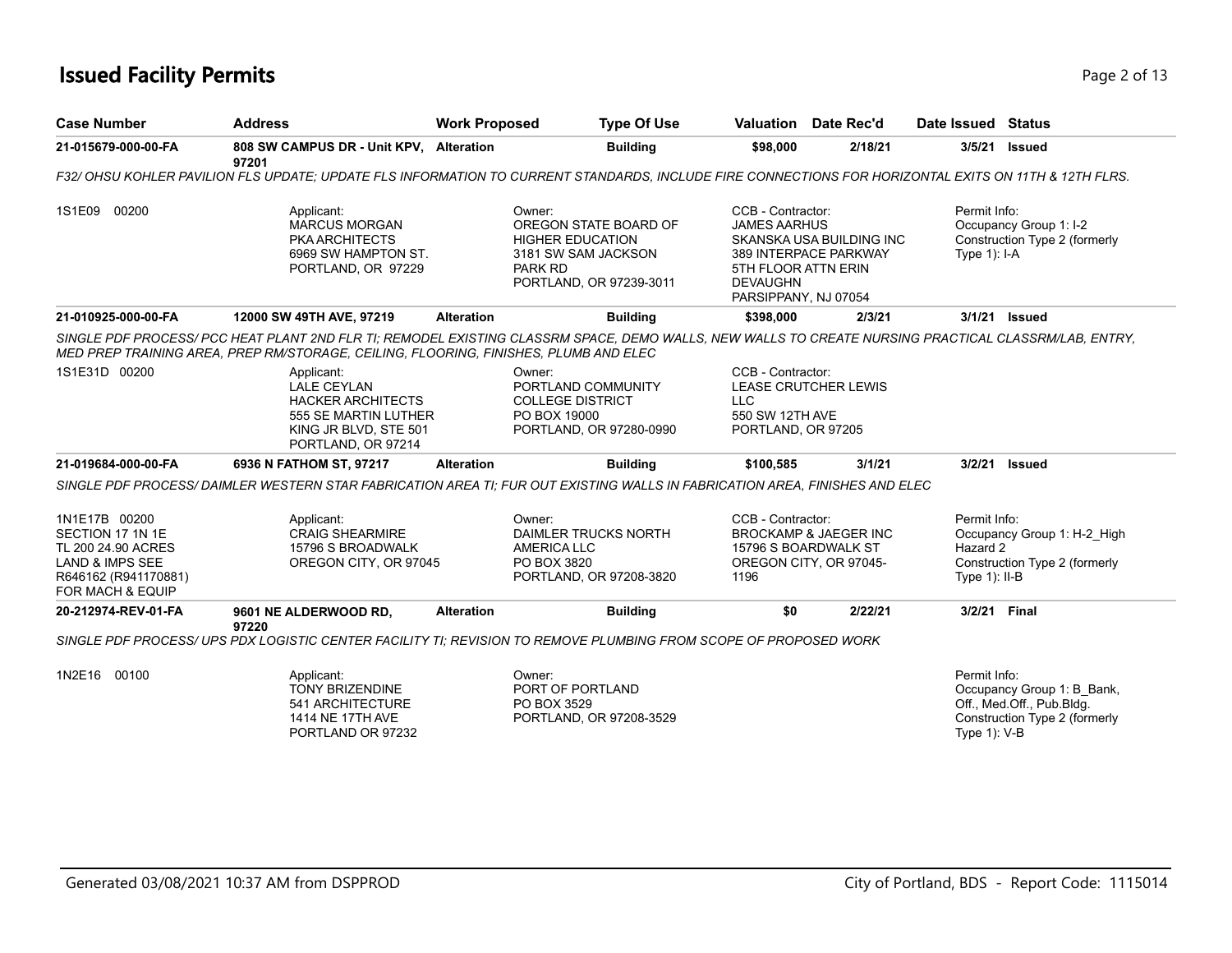# **Issued Facility Permits** Page 1 of 13

| <b>Case Number</b>                                                                                                           | <b>Work Proposed</b><br><b>Address</b>                                                                                                                                                                                                                             |                            | <b>Type Of Use</b>                                                                                                                                               |                                                                                                            | <b>Valuation</b> Date Rec'd | Date Issued Status             |                                                         |  |
|------------------------------------------------------------------------------------------------------------------------------|--------------------------------------------------------------------------------------------------------------------------------------------------------------------------------------------------------------------------------------------------------------------|----------------------------|------------------------------------------------------------------------------------------------------------------------------------------------------------------|------------------------------------------------------------------------------------------------------------|-----------------------------|--------------------------------|---------------------------------------------------------|--|
| 20-170901-000-00-FA                                                                                                          | 833 SW 11TH AVE, 97205                                                                                                                                                                                                                                             | <b>Alteration</b>          | <b>Building</b>                                                                                                                                                  | \$724,000                                                                                                  | 7/28/20                     | 3/2/21                         | <b>Under Inspection</b>                                 |  |
|                                                                                                                              | SINGLE PDF PROCESS/MEDICAL DENTAL BUILDING COMMON AREA REST RMS; UPDATES TO EXISTING REST RMS, CEILING, FLOORING, FINISHES, PLUMB, AND ELEC                                                                                                                        |                            |                                                                                                                                                                  |                                                                                                            |                             |                                |                                                         |  |
| 1S1E04AA 00400                                                                                                               | Applicant:<br><b>MELYNDA RETALLACK</b><br>INK BUILT ARCHITECTURE<br>2808 NE MLK JR BLVD, STE<br>G<br>PORTLAND OR 97212                                                                                                                                             | Owner:                     | <b>EASTERN WESTERN</b><br><b>CORPORATION</b><br>PO BOX 3228<br>PORTLAND, OR 97208-3228                                                                           | CCB - Contractor:<br><b>BACHARACH</b><br><b>CONSTRUCTION LLC</b><br>PO BOX 1413<br><b>BORING, OR 97009</b> |                             |                                |                                                         |  |
| 21-002011-REV-01-FA                                                                                                          | 133 SW 2ND AVE, 97204                                                                                                                                                                                                                                              | <b>Alteration</b>          | <b>Building</b>                                                                                                                                                  | \$10,000                                                                                                   | 2/16/21                     | 3/2/21                         | <b>Issued</b>                                           |  |
|                                                                                                                              | SINGLE PDF PROCESS/ LANDLORD WORK ATRIUM ALL FLRS: VALUE ADDED REVISION TO REINFORCE EXISTING HEADERS AT EXISTING ATRIUM OPENINGS                                                                                                                                  |                            |                                                                                                                                                                  |                                                                                                            |                             |                                |                                                         |  |
| 1N1E34CD 02200<br><b>PORTLAND</b><br>BLOCK 31<br><b>LOT 3&amp;4</b>                                                          | Applicant:<br><b>STEVEN EHLBECK</b><br><b>SERA ARCHITECTS</b><br>338 NW 5TH AVE<br>PORTLAND OR 97209                                                                                                                                                               | Owner:                     | PT POPE PROPERTIES LLC<br>1717 SW ELM ST<br>PORTLAND, OR 97201-2326                                                                                              |                                                                                                            |                             |                                |                                                         |  |
| 20-184342-REV-01-FA                                                                                                          | 7000 NE AIRPORT WAY, 97218                                                                                                                                                                                                                                         | <b>Alteration</b>          | <b>Building</b>                                                                                                                                                  | \$0                                                                                                        | 2/17/21                     |                                | 3/2/21 Issued                                           |  |
|                                                                                                                              | SINGLE PDF PROCESS/PDX TERMINAL 5 TENANT RELOCATES (GROUP 1) ALL CONCOURSES DEPLANNING & ENPLANNING LEVELS; REVISION TO AOS MECHANICAL ADD DUCTING &<br><b>GRILLES. SEISMIC AND BRACING ATTACHMENTS FOR MECHANICAL EQUIPMENT</b>                                   |                            |                                                                                                                                                                  |                                                                                                            |                             |                                |                                                         |  |
| 1N2E08B 00400<br>SECTION 08 1N 2E<br>TL 400 7.39 ACRES<br>SEE SUB ACCOUNT<br>R705697 (R                                      | Applicant:<br><b>ISAAC VANDERBOSCH</b><br><b>HARDER MECHANICAL</b><br>601 SW 2ND AVE<br>PORTLAND, OR 97212                                                                                                                                                         | Owner:                     | PORT OF PORTLAND<br>PO BOX 3529<br>PORTLAND, OR 97208-3529                                                                                                       |                                                                                                            |                             | Permit Info:<br>Type $1$ : I-A | Occupancy Group 1: A-3<br>Construction Type 2 (formerly |  |
| 21-017185-000-00-FA                                                                                                          | 1005 SW MAIN ST, 97205                                                                                                                                                                                                                                             | <b>Alteration</b>          | <b>Building</b>                                                                                                                                                  | \$16,500                                                                                                   | 2/23/21                     |                                | 3/2/21 <b>Issued</b>                                    |  |
|                                                                                                                              | SINGLE PDF PROCESS/TIER 1 PRIORITY - COVID CLINIC TEMP TRAILER; INSTALL TEMPORARY TRAILER FOR COVID19 TESTING SITE, DUE TO STATE OF EMERGENCY COVID 19,<br>TRAILER TO STAY ON WHEELS, LOCATION IS TO BE UTILIZED AS A TESTING SITE AND ELEC **** BID ESTIMATE **** |                            |                                                                                                                                                                  |                                                                                                            |                             |                                |                                                         |  |
| 1S1E04AA 02600<br><b>PORTLAND</b><br>BLOCK 248<br>LOT 3-6<br>LAND & IMPS SEE<br>R246562 (R667727482)<br><b>FOR BILLBOARD</b> | Applicant:<br><b>MATTHEW GREEN</b><br>601 BRICKELL KEY DR #1000<br><b>MIAMI FL 33131</b>                                                                                                                                                                           | Owner:<br>Owner:<br>79.525 | SW 10TH & MAIN LLC-20.475<br>3939 NW ST HELENS RD<br>PORTLAND, OR 97210-1442<br><b>BINGHAM INVESTMENT CO-</b><br>3939 NW ST HELENS RD<br>PORTLAND, OR 97210-1442 |                                                                                                            |                             |                                |                                                         |  |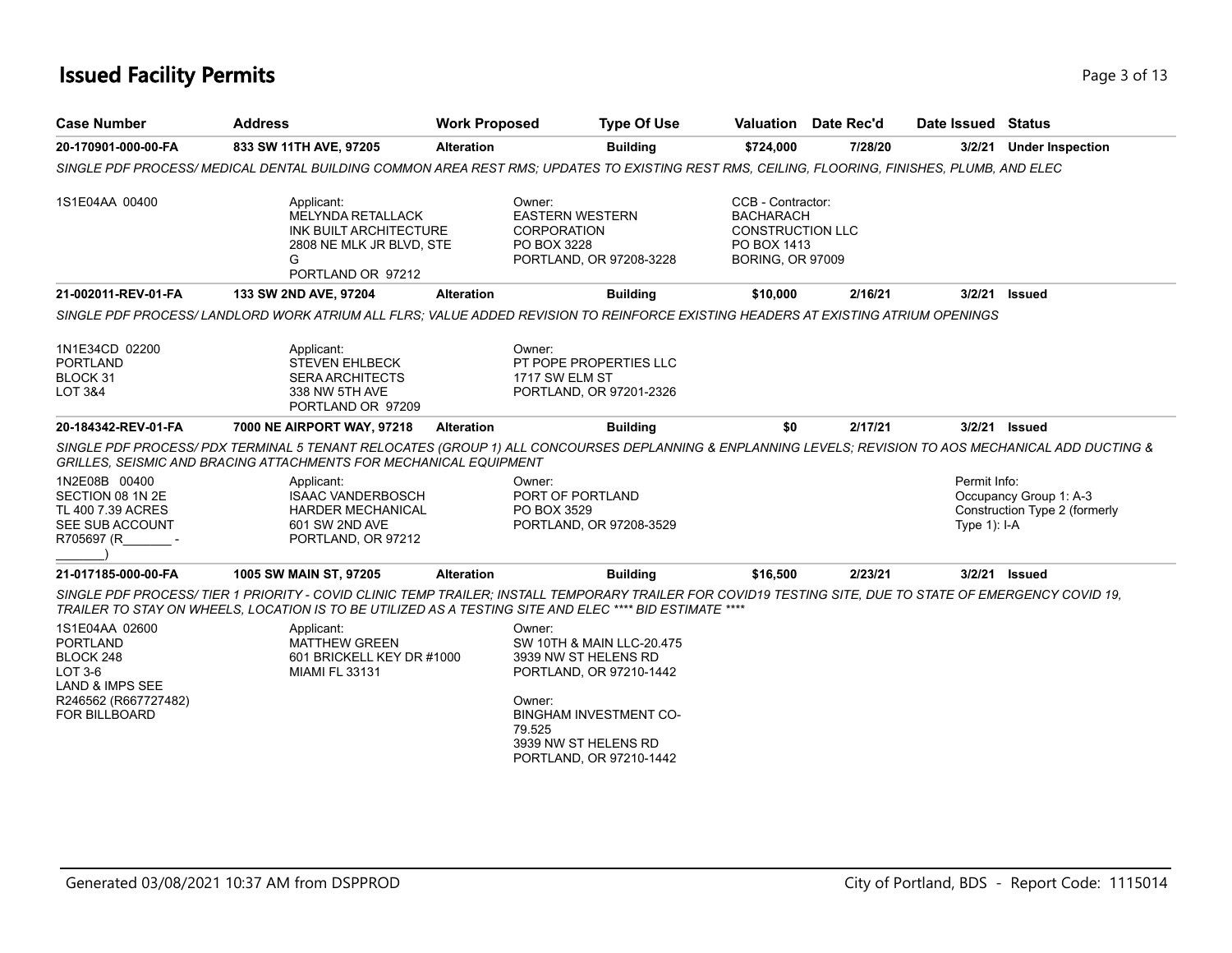# **Issued Facility Permits** Page 4 of 13

| <b>Case Number</b>                                                                                                                                                | <b>Address</b>                                                                                                                                                                                                                                                                                                                                                                                                                                                                                                                                                                                                                      | <b>Work Proposed</b> |                                                                                                       | <b>Type Of Use</b> | Valuation                                                                                                     | Date Rec'd                                            | Date Issued Status               |                                                       |
|-------------------------------------------------------------------------------------------------------------------------------------------------------------------|-------------------------------------------------------------------------------------------------------------------------------------------------------------------------------------------------------------------------------------------------------------------------------------------------------------------------------------------------------------------------------------------------------------------------------------------------------------------------------------------------------------------------------------------------------------------------------------------------------------------------------------|----------------------|-------------------------------------------------------------------------------------------------------|--------------------|---------------------------------------------------------------------------------------------------------------|-------------------------------------------------------|----------------------------------|-------------------------------------------------------|
| 20-203103-DFS-01-FA                                                                                                                                               | 12000 SW 49TH AVE, 97219                                                                                                                                                                                                                                                                                                                                                                                                                                                                                                                                                                                                            | <b>Alteration</b>    |                                                                                                       | <b>Building</b>    | \$1                                                                                                           | 2/18/21                                               | 3/2/21                           | <b>Issued</b>                                         |
|                                                                                                                                                                   | SINGLE PDF PROCESS/ PCC HEALTH TECH BLDG MEDICAL IMAGING TI LVL 0: DFS FOR ACOUSTICAL CEILING                                                                                                                                                                                                                                                                                                                                                                                                                                                                                                                                       |                      |                                                                                                       |                    |                                                                                                               |                                                       |                                  |                                                       |
| 1S1E31D 00200                                                                                                                                                     | Applicant:<br><b>Bryce Mitchell</b><br>10965 Commerce Circle Dr<br>STE D<br>Wilsonville, OR 97070                                                                                                                                                                                                                                                                                                                                                                                                                                                                                                                                   |                      | Owner:<br>PORTLAND COMMUNITY<br><b>COLLEGE DISTRICT</b><br>PO BOX 19000<br>PORTLAND, OR 97280-0990    |                    |                                                                                                               |                                                       | Permit Info:<br>Type $1$ : I-B   | Occupancy Group 1: B<br>Construction Type 2 (formerly |
| 21-021074-000-00-FA                                                                                                                                               | 600 SW 10TH AVE, 97205                                                                                                                                                                                                                                                                                                                                                                                                                                                                                                                                                                                                              | <b>Alteration</b>    |                                                                                                       | <b>Electrical</b>  | \$0                                                                                                           | 3/3/21                                                |                                  | 3/3/21 Issued                                         |
| project through Facilities<br>1N1E34CC 09400<br><b>PORTLAND</b><br>BLOCK 217<br><b>LOT 1-8</b><br><b>HISTORIC PROPERTY,</b><br>POTENTIAL ADDITIONAL<br><b>TAX</b> | voice/data/cctv/paging system - GALLERIA TARGET 1ST & MAIN FLR TI; DEMO WALLS & STAIRS, NEW WALLS TO CREATE STARBUCKS AREA, EXCHANGE RETURN AREA, STORAGE RMS,<br>BATHRMS, OFFICES, FITTING RM, STOCK AREAS, COOLERS, FREEZERS, AMBIENT RM, LOUNGE, LOCKER RM, CONFERENCE RM, PHARMACY AREA, VESTIBULE, RETAIL AREAS,<br>CEILING, FLOORING, FINISHES, PLUMB AND ELEC **//Note: 1000 amp MDP & 800 amp panel feeders/gear fall outside of Facility guide lines must go through commercial inspections/permit, rest of<br>Applicant:<br><b>CHRISTENSON ELECTRIC</b><br><b>INC</b><br>17201 NE SACRAMENTO ST<br>PORTLAND OR 97230-5941 |                      | Owner:<br>UPG GALLERIA PROPERTY<br>OWNER LLC<br>1215 4TH AVE #600<br>SEATTLE, WA 98161                |                    | CCB - Contractor:<br><b>INC</b><br>PORTLAND, OR 97230                                                         | <b>CHRISTENSON ELECTRIC</b><br>17201 NE SACRAMENTO ST |                                  |                                                       |
| 21-021543-000-00-FA                                                                                                                                               | <b>3455 SW US VETERANS</b><br>HOSPITAL RD - Unit SON, 97201                                                                                                                                                                                                                                                                                                                                                                                                                                                                                                                                                                         | <b>Alteration</b>    |                                                                                                       | <b>Electrical</b>  | \$0                                                                                                           | 3/4/21                                                |                                  | 3/4/21 Issued                                         |
|                                                                                                                                                                   | fire alarm-OHSU School of nursing-Install new Fire Alarm Notification throughout building                                                                                                                                                                                                                                                                                                                                                                                                                                                                                                                                           |                      |                                                                                                       |                    |                                                                                                               |                                                       |                                  |                                                       |
| 1S1E09 01400                                                                                                                                                      | Applicant:<br>DYNALECTRIC COMPANY<br>2225 NW 20th Ave.<br>PORTLAND OR 97209                                                                                                                                                                                                                                                                                                                                                                                                                                                                                                                                                         |                      | Owner:<br>OREGON STATE OF BOARD<br>OF HIGHER EDUCATION<br>1633 SW PARK AVE<br>PORTLAND, OR 97201-3218 |                    | CCB - Contractor:<br><b>CELINE WILLIAMS</b><br>2225 NW 20TH AVE<br>PORTLAND, OR 97209                         | DYNALECTRIC COMPANY                                   | Permit Info:<br>Type $1$ : II-FR | Occupancy Group 1: B<br>Construction Type 2 (formerly |
| 21-022034-000-00-FA                                                                                                                                               | 527 SW HALL ST, 97201                                                                                                                                                                                                                                                                                                                                                                                                                                                                                                                                                                                                               | <b>Alteration</b>    |                                                                                                       | <b>Electrical</b>  | \$0                                                                                                           | 3/5/21                                                |                                  | 3/5/21 Issued                                         |
|                                                                                                                                                                   | security ELEC - ADD CARD READERS FOR ELEVATORS E51, E52, E53                                                                                                                                                                                                                                                                                                                                                                                                                                                                                                                                                                        |                      |                                                                                                       |                    |                                                                                                               |                                                       |                                  |                                                       |
| 1S1E04DA 00300                                                                                                                                                    | Applicant:<br>RFI ELECTRONICS INC<br><b>OREGON</b><br>25977 SW CANYON CREEK<br><b>RD STEE</b><br>WILSONVILLE OR 97070-<br>9678                                                                                                                                                                                                                                                                                                                                                                                                                                                                                                      |                      | Owner:<br>ET AL GEORGE<br><b>PO BOX 751 - FPM</b><br>PORTLAND, OR 97207-0751                          |                    | CCB - Contractor:<br><b>RFI ELECTRONICS INC</b><br><b>OREGON</b><br>6755 SW SANDBURG ST<br>PORTLAND, OR 97223 |                                                       |                                  |                                                       |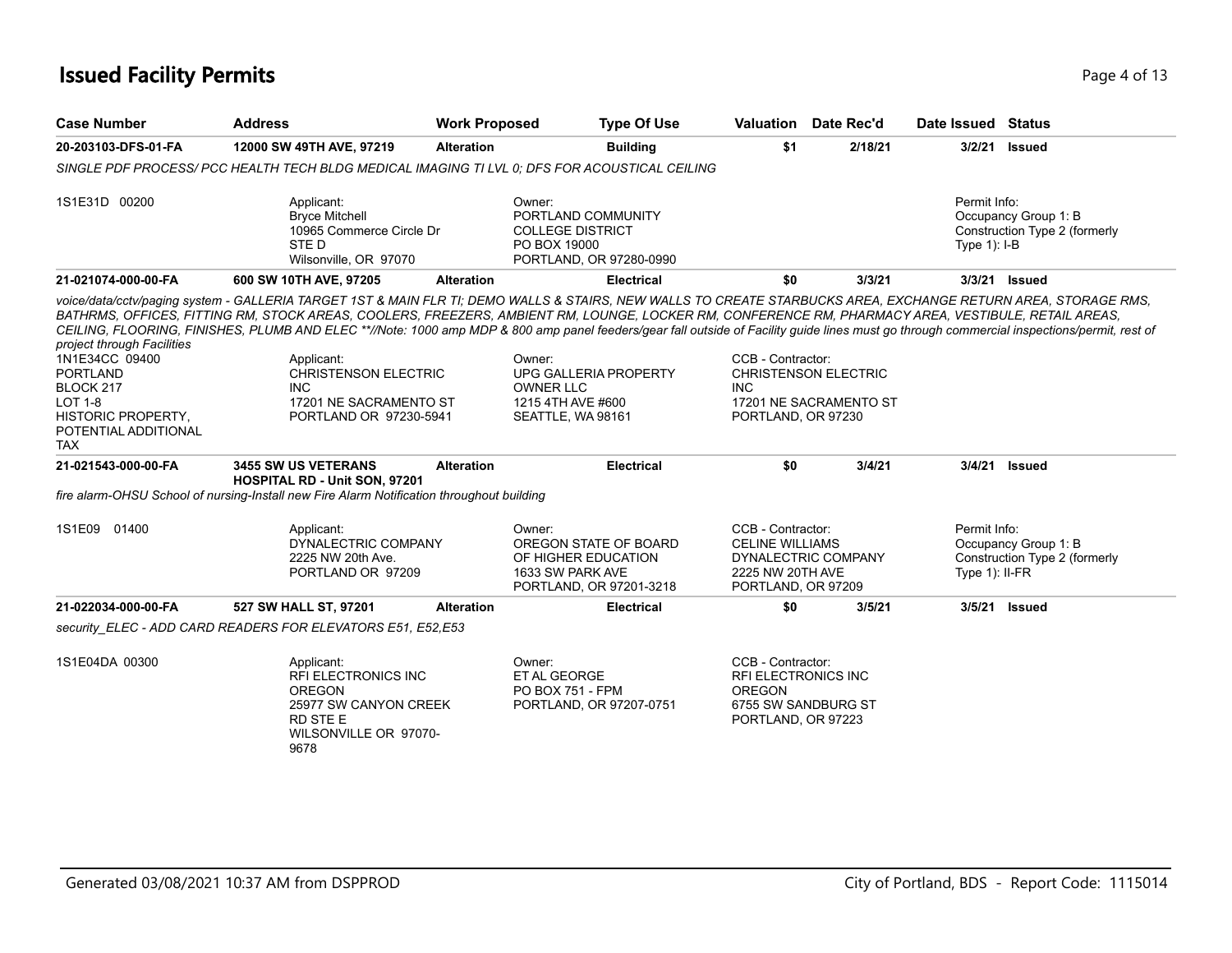# **Issued Facility Permits** Page 1 3 and 200 **Page 5 of 13**

| <b>Case Number</b>                                                                   | <b>Address</b>                                                                                                                                                                                                                                                                                                                                                                                                                                                           | <b>Work Proposed</b> |                                                                                            | <b>Type Of Use</b>                                 |                                                                                                        | Valuation Date Rec'd | Date Issued Status                |                                                                                          |
|--------------------------------------------------------------------------------------|--------------------------------------------------------------------------------------------------------------------------------------------------------------------------------------------------------------------------------------------------------------------------------------------------------------------------------------------------------------------------------------------------------------------------------------------------------------------------|----------------------|--------------------------------------------------------------------------------------------|----------------------------------------------------|--------------------------------------------------------------------------------------------------------|----------------------|-----------------------------------|------------------------------------------------------------------------------------------|
| 21-021308-000-00-FA                                                                  | 621 SW MORRISON ST, 97205                                                                                                                                                                                                                                                                                                                                                                                                                                                | <b>Alteration</b>    |                                                                                            | <b>Electrical</b>                                  | \$0                                                                                                    | 3/4/21               |                                   | 3/4/21 <b>Issued</b>                                                                     |
| 1S1E03BB 01800                                                                       | fire alarm - CVS PHARMACY BSMNT, 1ST & 2ND FLR TI; DEMO WALLS, NEW WALLS TO CREATE, ELEVATOR & STAIRS W/GUARDRAILS, BASEMENT - OFFICE, BREAKRM,<br>RECEIVING/STORAGE AREA: 1ST FLR - RETAIL AREA. RECEIVING AREA. PHOTO LAB. CHECKOUT AREA: 2ND FLR - BATHRMS, RETAIL AREA, PHARMACY: ROOF - NEW ELEVATOR<br>SHAFT, CEILING, FLOORING, FINISHES, PLUMB AND ELEC<br>Applicant:<br><b>CHRISTENSON ELECTRIC</b><br>INC.<br>17201 NE SACRAMENTO ST<br>PORTLAND OR 97230-5941 |                      | Owner:<br>LVA4 PORTLAND ABB LLC<br>712 MAIN ST STE 2500<br>HOUSTON, TX 77002-3243          |                                                    |                                                                                                        |                      |                                   |                                                                                          |
| 21-019326-000-00-FA                                                                  | 350 SE MILL ST, 97214                                                                                                                                                                                                                                                                                                                                                                                                                                                    | <b>Alteration</b>    |                                                                                            | <b>Electrical</b>                                  | \$0                                                                                                    | 3/1/21               | 3/1/21 Final                      |                                                                                          |
| 1S1E03DA 02600<br>STEPHENS ADD<br>BLOCK 44<br><b>LOT 1-4</b><br>LOT 5-8 EXC PT IN ST | fire alarm - FICTION TRIBE STE 8 TI; FIRST TIME TENANT, OCCUPANCY B, NEW WALLS TO CREATE 1ST FLR - ENTRY AREA, WORK SPACE RMS, PHOTO STUDIO, OFFICES, MEZZANINE<br>- OFFICES, WORK AREA, CEILING, FLOORING, FINISHES AND ELEC<br>Applicant:<br>POINT MONITOR CORP<br>5863 LAKEVIEW BLVD #100<br>LAKE OSWEGO, OR 97035-<br>7058                                                                                                                                           |                      | Owner:<br>1805 MLK OWNER LLC<br>PORTLAND, OR 97201                                         | 222 SW COLUMBIA ST #700                            |                                                                                                        |                      |                                   |                                                                                          |
| 20-223088-000-00-FA                                                                  | 520 SW 6TH AVE, 97204                                                                                                                                                                                                                                                                                                                                                                                                                                                    | <b>Alteration</b>    |                                                                                            | <b>Electrical</b>                                  | \$0                                                                                                    | 12/10/20             | 3/5/21                            | <b>Final</b>                                                                             |
|                                                                                      | pwr - LANDLORD WK, STE 1030 TI; ELEC - FUTURE PERMIT FOR NEW TENANT MAY BE REQUIRED                                                                                                                                                                                                                                                                                                                                                                                      |                      |                                                                                            |                                                    |                                                                                                        |                      |                                   |                                                                                          |
| 1N1E34CC 07900                                                                       |                                                                                                                                                                                                                                                                                                                                                                                                                                                                          |                      | Owner:<br><b>FELTON PROPERTIES</b><br>520 SW 6TH AVE #610<br>PORTLAND, OR 97204            |                                                    |                                                                                                        |                      |                                   |                                                                                          |
| 20-211083-000-00-FA                                                                  | 2850 NW NICOLAI ST, 97210                                                                                                                                                                                                                                                                                                                                                                                                                                                | <b>Alteration</b>    |                                                                                            | <b>Electrical</b>                                  | \$0                                                                                                    | 11/3/20              | 3/3/21 Final                      |                                                                                          |
|                                                                                      | pwr - KAISER NICOLAI SERVICE CNTR 1ST & 2ND FLR TI; 1ST FLR REMODEL TRAINING RM, BATHRMS, HUB AREA, BREAK AREA, 2ND FLR:CREATE CONFERENCE RM, TRAINING RM,<br>TEST LAB, REMODEL BATHRMS, CONFERENCE RMS, MOTHERS RM, TEST LAB, CEILING, FINISHES ELEC                                                                                                                                                                                                                    |                      |                                                                                            |                                                    |                                                                                                        |                      |                                   |                                                                                          |
| 1N1E29D 00100<br>SECTION 29 1N 1E<br>TL 100 3.94 ACRES                               | Applicant:<br>STONER ELECTRIC INC<br>1904 SE OCHOCO ST.<br>MILWAUKIE OR 97222-7315                                                                                                                                                                                                                                                                                                                                                                                       |                      | Owner:<br><b>KAISER FOUNDATION</b><br><b>HEALTH PLAN OF THE</b><br><b>NORTHWEST</b><br>100 | 500 NE MULTNOMAH ST STE<br>PORTLAND, OR 97232-2031 | CCB - Contractor:<br><b>MARK SCOTT</b><br>STONER ELECTRIC INC<br>1904 SE OCHOCO<br>MILWAUKIE, OR 97222 |                      | Permit Info:<br>Type $1$ ): III-B | Occupancy Group 1: B Bank,<br>Off., Med.Off., Pub.Bldg.<br>Construction Type 2 (formerly |
| 20-205764-000-00-FA                                                                  | 520 SW 6TH AVE, 97204                                                                                                                                                                                                                                                                                                                                                                                                                                                    | <b>Alteration</b>    |                                                                                            | <b>Electrical</b>                                  | \$0                                                                                                    | 10/21/20             | 3/5/21 Final                      |                                                                                          |
|                                                                                      | pwr - LANDLORD WORK STE 520; CREATE OFFICE, OPEN OFFICE, BREAK RM, CEILING, FINISHES ELEC FUTURE PERMIT FOR NEW TENANT MAY BE REQUIRED                                                                                                                                                                                                                                                                                                                                   |                      |                                                                                            |                                                    |                                                                                                        |                      |                                   |                                                                                          |
| 1N1E34CC 07900                                                                       |                                                                                                                                                                                                                                                                                                                                                                                                                                                                          |                      | Owner:<br><b>FELTON PROPERTIES</b><br>520 SW 6TH AVE #610                                  |                                                    |                                                                                                        |                      |                                   |                                                                                          |

PORTLAND, OR 97204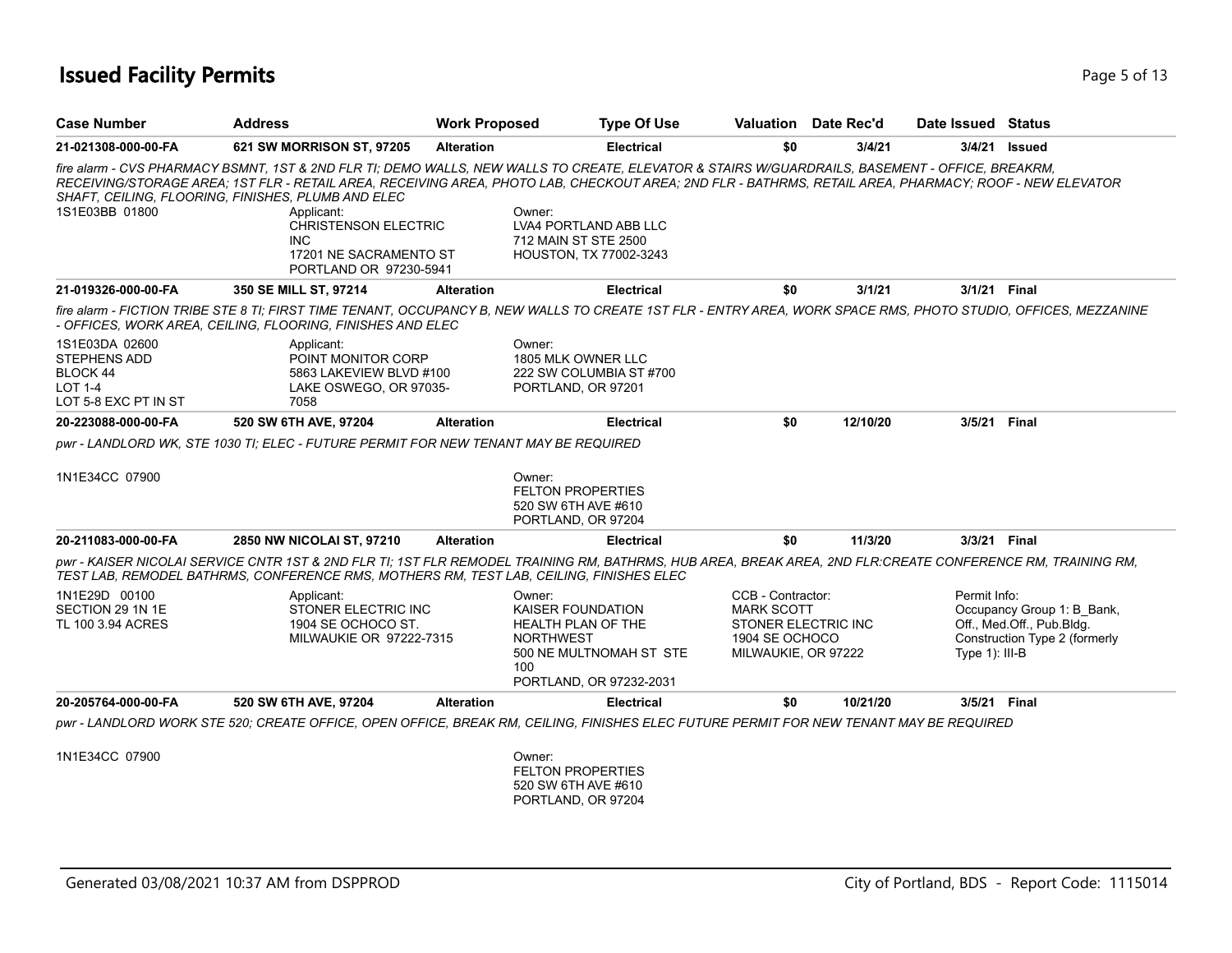# **Issued Facility Permits** Page 6 of 13

| <b>Case Number</b>                                                                                                                                 | <b>Address</b>                                                                                                                                                   | <b>Work Proposed</b> |                                                                                                        | <b>Type Of Use</b> |                                                                                                              | Valuation Date Rec'd   | Date Issued Status              |                                                         |
|----------------------------------------------------------------------------------------------------------------------------------------------------|------------------------------------------------------------------------------------------------------------------------------------------------------------------|----------------------|--------------------------------------------------------------------------------------------------------|--------------------|--------------------------------------------------------------------------------------------------------------|------------------------|---------------------------------|---------------------------------------------------------|
| 21-020933-000-00-FA                                                                                                                                | 4805 NE GLISAN ST, 97213                                                                                                                                         | <b>Alteration</b>    |                                                                                                        | <b>Electrical</b>  | \$0                                                                                                          | 3/3/21                 | 3/3/21                          | <b>Issued</b>                                           |
|                                                                                                                                                    | Providence Hospital Physical Plant PPMC - Install (30) Cat6 cables into 3rd floor areas (SSU, MPU, PACU, ORs) PR# - 224952028577                                 |                      |                                                                                                        |                    |                                                                                                              |                        |                                 |                                                         |
| 1N2E31BD 04100<br>SECTION 31 1N 2E<br>TL 4100 9.54 ACRES                                                                                           | Applicant:<br><b>COCHRAN INC</b><br>7550 SW TECH CENTER DR<br><b>STE 220</b><br>TIGARD OR 97223-8061                                                             |                      | Owner:<br>PROVIDENCE HEALTH &<br>SERVICES-OREGON<br>800 5TH AVE #1200<br>SEATTLE, WA 98104             |                    |                                                                                                              |                        | Permit Info:<br>Type 1): I-A    | Occupancy Group 1: I-2<br>Construction Type 2 (formerly |
| 20-219338-000-00-FA                                                                                                                                | 520 SW 6TH AVE, 97204                                                                                                                                            | <b>Alteration</b>    |                                                                                                        | <b>Electrical</b>  | \$0                                                                                                          | 11/30/20               | 3/5/21 Final                    |                                                         |
|                                                                                                                                                    | pwr - LANDLORD WORK, STE 640; NEW FINISHES ELEC                                                                                                                  |                      |                                                                                                        |                    |                                                                                                              |                        |                                 |                                                         |
| 1N1E34CC 07900                                                                                                                                     | Applicant:<br>DYNALECTRIC COMPANY<br>2225 NW 20th Ave.<br>PORTLAND OR 97209                                                                                      |                      | Owner:<br><b>FELTON PROPERTIES</b><br>520 SW 6TH AVE #610<br>PORTLAND, OR 97204                        |                    | CCB - Contractor:<br><b>CELINE WILLIAMS</b><br>2225 NW 20TH AVE<br>PORTLAND, OR 97209                        | DYNALECTRIC COMPANY    |                                 |                                                         |
| 20-114635-000-00-FA                                                                                                                                | 308 SW 2ND AVE, 97204                                                                                                                                            | <b>Alteration</b>    |                                                                                                        | <b>Electrical</b>  | \$0                                                                                                          | 2/5/20                 | 3/5/21 Final                    |                                                         |
| 1N1E34CD 04600                                                                                                                                     | Applicant:<br><b>CHRISTENSON ELECTRIC</b><br>INC.<br>17201 NE SACRAMENTO ST<br>PORTLAND OR 97230-5941                                                            |                      | Owner:<br>PR BLOCK 300 LLC<br>308 SW 2ND AVE<br>PORTLAND, OR 97204-3402                                |                    |                                                                                                              |                        |                                 |                                                         |
| 21-020485-000-00-FA                                                                                                                                | 12000 SW 49TH AVE, 97219                                                                                                                                         | <b>Alteration</b>    |                                                                                                        | <b>Electrical</b>  | \$0                                                                                                          | 3/2/21                 | 3/2/21                          | <b>Issued</b>                                           |
| RM, CHEMICAL STORAGE RM, CEILING, ELEC                                                                                                             | one line & lighting - PCC SYLVANIA SCIENCE TECH BLDG 2ND FLR TICREATE LOUNGE AREA, OFFICES, ENCLAVES, OPEN OFFICE AREAS, COLLAB AREAS, LAB & CLASSRMS, STOCK     |                      |                                                                                                        |                    |                                                                                                              |                        |                                 |                                                         |
| 1S1E31D 00200                                                                                                                                      | Applicant:<br>LA LONDE LLC<br>PO BOX 2220<br>ESTACADA OR 97023                                                                                                   |                      | Owner:<br>PORTLAND COMMUNITY<br><b>COLLEGE DISTRICT</b><br>PO BOX 19000<br>PORTLAND, OR 97280-0990     |                    | CCB - Contractor:<br>LA LONDE LLC<br>SUITE A<br>ESTACADA, OR 97023                                           | 1000 NW COMMERCE COURT | Permit Info:<br>Type $1$ : II-B | Occupancy Group 1: B<br>Construction Type 2 (formerly   |
| 21-021944-000-00-FA                                                                                                                                | 1001 SE WATER AVE, 97214                                                                                                                                         | <b>Alteration</b>    |                                                                                                        | <b>Electrical</b>  | \$0                                                                                                          | 3/5/21                 |                                 | 3/5/21 Issued                                           |
| 320, 325A, 325B, CEILING, ELEC                                                                                                                     | voice/data - LANDLORD WORK DIVIDE STE 300 INTO 7 SUITES 3RD FLR; CREATE BREAKRM, PRIVATE OFFICE, CONFERENCE RM, CREATING 7 NEW SUITES; SUITE 300, 305, 310, 315, |                      |                                                                                                        |                    |                                                                                                              |                        |                                 |                                                         |
| 1S1E03AD 01400<br><b>EAST PORTLAND</b><br>BLOCK 7<br>LOT 1-8 TL 1400<br><b>HISTORIC PROPERTY 15</b><br>YR 2005, POTENTIAL<br><b>ADDITIONAL TAX</b> | Applicant:<br><b>DENNIS J BRYANT</b><br>14244 SE BUSH ST.<br>PORTLAND OR 97236-2734                                                                              |                      | Owner:<br><b>EASTBANK COMMERCE</b><br><b>CENTER LLC</b><br>75 SE YAMHILL ST #201<br>PORTLAND, OR 97214 |                    | CCB - Contractor:<br><b>DENNIS J BRYANT</b><br>DENNIS J BRYANT<br><b>14244 SE BUSH</b><br>PORTLAND, OR 97236 |                        | Permit Info:                    | Occupancy Group 1: B Bank,<br>Off., Med.Off., Pub.Bldg. |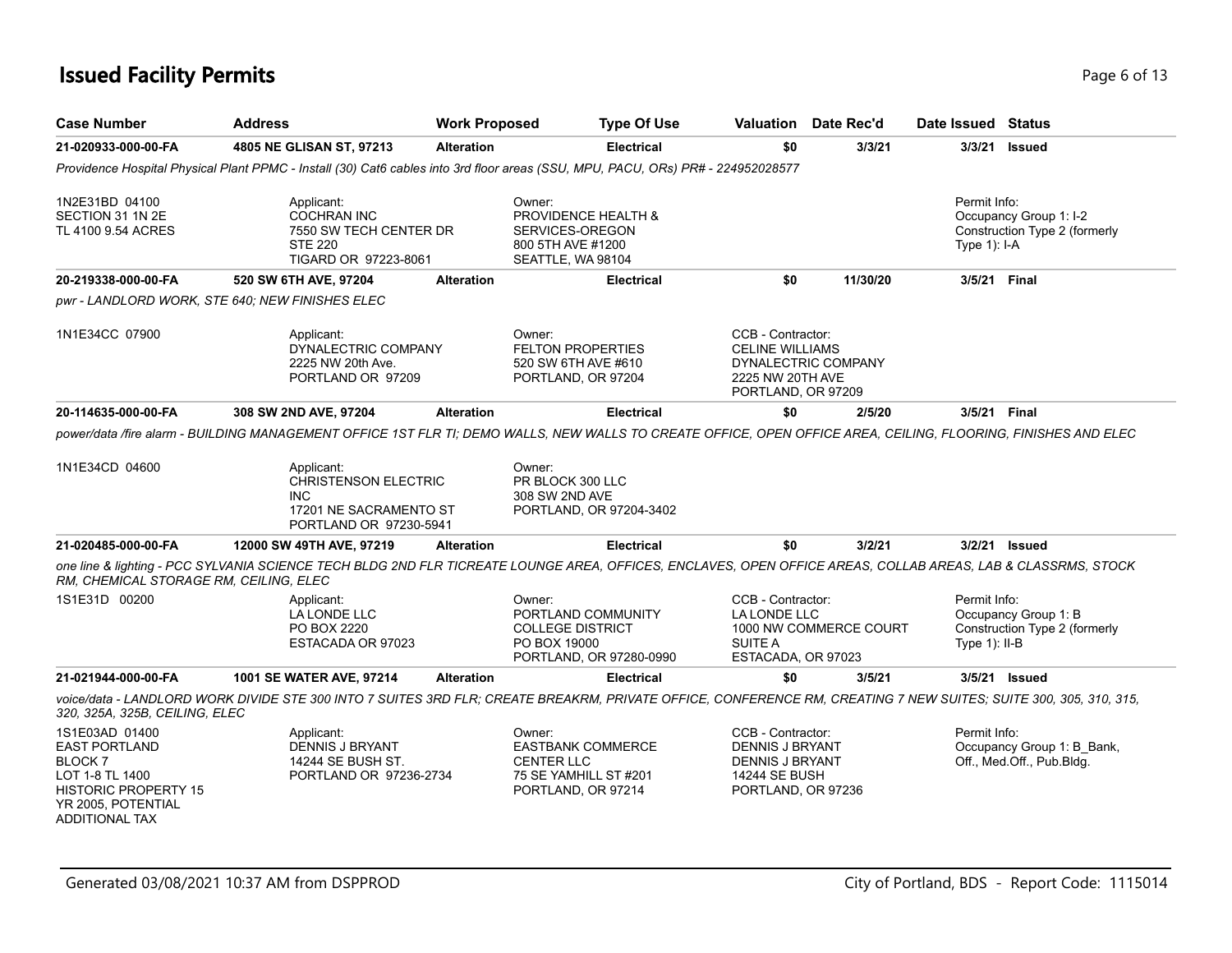# **Issued Facility Permits** Page 7 of 13

| <b>Case Number</b>                                                                  | <b>Address</b>                                                                                                                              | <b>Work Proposed</b> | <b>Type Of Use</b>                                                                                                                 | Valuation Date Rec'd                                                                                                            |                        | Date Issued Status           |                                                                                          |
|-------------------------------------------------------------------------------------|---------------------------------------------------------------------------------------------------------------------------------------------|----------------------|------------------------------------------------------------------------------------------------------------------------------------|---------------------------------------------------------------------------------------------------------------------------------|------------------------|------------------------------|------------------------------------------------------------------------------------------|
| 21-020525-000-00-FA                                                                 | 10201 SE MAIN ST, 97216                                                                                                                     | <b>Alteration</b>    | <b>Electrical</b>                                                                                                                  | \$0                                                                                                                             | 3/2/21                 |                              | 3/2/21 Issued                                                                            |
|                                                                                     | ELEC - LIGHTING UPGRADES & ADD RECEPTACLES OB CLINIC NURSE CALL                                                                             |                      |                                                                                                                                    |                                                                                                                                 |                        |                              |                                                                                          |
| 1S2E03BC 01300                                                                      | Applicant:<br><b>CHRISTENSON ELECTRIC</b><br><b>INC</b><br>17201 NE SACRAMENTO ST<br>PORTLAND OR 97230-5941                                 |                      | Owner:<br>PORTLAND ADVENTIST<br><b>MEDICAL CENTER</b><br>PO BOX 619135<br>ROSEVILLE, CA 95661                                      | CCB - Contractor:<br><b>CHRISTENSON ELECTRIC</b><br><b>INC</b><br>PORTLAND, OR 97230                                            | 17201 NE SACRAMENTO ST | Permit Info:<br>Type 1): V-B | Occupancy Group 1: B<br>Construction Type 2 (formerly                                    |
| 21-013585-000-00-FA                                                                 | 8572 NE ALDERWOOD RD,<br>97220                                                                                                              | <b>Alteration</b>    | <b>Electrical</b>                                                                                                                  | \$0                                                                                                                             | 2/10/21                |                              | 3/4/21 Under Inspection                                                                  |
|                                                                                     | power - CANSOURCE BLDG C TI; NEW WALLS TO CREATE PRIVATE OFFICE, CONVERT WAREHOUSE TO LUNCH RM, CEILING, FLOORING, FINISHES, PLUMB AND ELEC |                      |                                                                                                                                    |                                                                                                                                 |                        |                              |                                                                                          |
| 1N2E16B 02000                                                                       | Applicant:<br>CAPITOL ELECTRIC CO INC<br>11401 NE MARX ST.<br>PORTLAND OR 97220-1041                                                        |                      | Owner:<br>PORT OF PORTLAND<br>PO BOX 3529<br>PORTLAND, OR 97208-3529                                                               |                                                                                                                                 |                        |                              |                                                                                          |
| 21-019719-000-00-FA                                                                 | <b>1000 SW BROADWAY, 97205</b>                                                                                                              | <b>Alteration</b>    | <b>Electrical</b>                                                                                                                  | \$0                                                                                                                             | 3/1/21                 | 3/1/21                       | <b>Issued</b>                                                                            |
| power/fire alarm - wire for Elevator Modernization                                  |                                                                                                                                             |                      |                                                                                                                                    |                                                                                                                                 |                        |                              |                                                                                          |
| 1S1E03BB 02400<br><b>PORTLAND</b><br>BLOCK 182<br><b>LOT 5-8</b>                    | Applicant:<br>STONER ELECTRIC INC<br>1904 SE OCHOCO ST.<br>MILWAUKIE OR 97222-7315                                                          |                      | Owner:<br>ONE THOUSAND BROADWAY<br><b>BUILDING LP</b><br>1000 SW BROADWAY #1770<br>PORTLAND, OR 97205-3069                         | CCB - Contractor:<br><b>MARK SCOTT</b><br>STONER ELECTRIC INC<br>1904 SE OCHOCO<br>MILWAUKIE, OR 97222                          |                        | Permit Info:<br>Type 1): I-A | Occupancy Group 1: B_Bank,<br>Off., Med.Off., Pub.Bldg.<br>Construction Type 2 (formerly |
| 21-021975-000-00-FA                                                                 | 3800 N INTERSTATE AVE, 97227 Alteration                                                                                                     |                      | <b>Electrical</b>                                                                                                                  | \$0                                                                                                                             | 3/5/21                 |                              | 3/5/21 Issued                                                                            |
|                                                                                     | ELEC - ARC FLASH ASSESSMENT UPGRADES - REPLACE ELECTRICAL PANELS AND OVERCURRENT DEVICES                                                    |                      |                                                                                                                                    |                                                                                                                                 |                        |                              |                                                                                          |
| 1N1E22CC 12100                                                                      | Applicant:<br><b>TRACE THOMPSON</b><br><b>MORROW MEADOWS CORP</b><br>1596 SE 22nd St.<br><b>SALEM, OR 97302</b>                             |                      | Owner:<br>KAISER FOUNDATION<br>HEALTH PLAN OF THE<br><b>NORTHWEST</b><br>500 NE MULTNOMAH ST STE<br>100<br>PORTLAND, OR 97232-2031 | CCB - Contractor:<br><b>TRACE THOMPSON</b><br><b>MORROW MEADOWS</b><br><b>CORPORATION</b><br>1596 22ND ST SE<br>SALEM, OR 97302 |                        |                              |                                                                                          |
| 21-021027-000-00-FA                                                                 | 2611 SW 3RD AVE, 97201                                                                                                                      | <b>Alteration</b>    | <b>Electrical</b>                                                                                                                  | \$0                                                                                                                             | 3/3/21                 | 3/3/21 Final                 |                                                                                          |
|                                                                                     | power-(5) new equipment 120V 20A circuits. (1) in room 390, (3) in room 320D and (1) in 320F.                                               |                      |                                                                                                                                    |                                                                                                                                 |                        |                              |                                                                                          |
| 1S1E10BB 01100<br>SOUTH AUDITORIUM ADD<br>INC PT VAC ST-S 200' OF<br><b>BLOCK E</b> | Applicant:<br>DYNALECTRIC COMPANY<br>2225 NW 20th Ave.<br>PORTLAND OR 97209                                                                 |                      | Owner:<br>OREGON STATE BOARD OF<br><b>HIGHER EDUCATION</b><br>3181 SW SAM JACKSON<br>PARK RD<br>PORTLAND, OR 97239-3011            | CCB - Contractor:<br><b>CELINE WILLIAMS</b><br>DYNALECTRIC COMPANY<br>2225 NW 20TH AVE<br>PORTLAND, OR 97209                    |                        |                              |                                                                                          |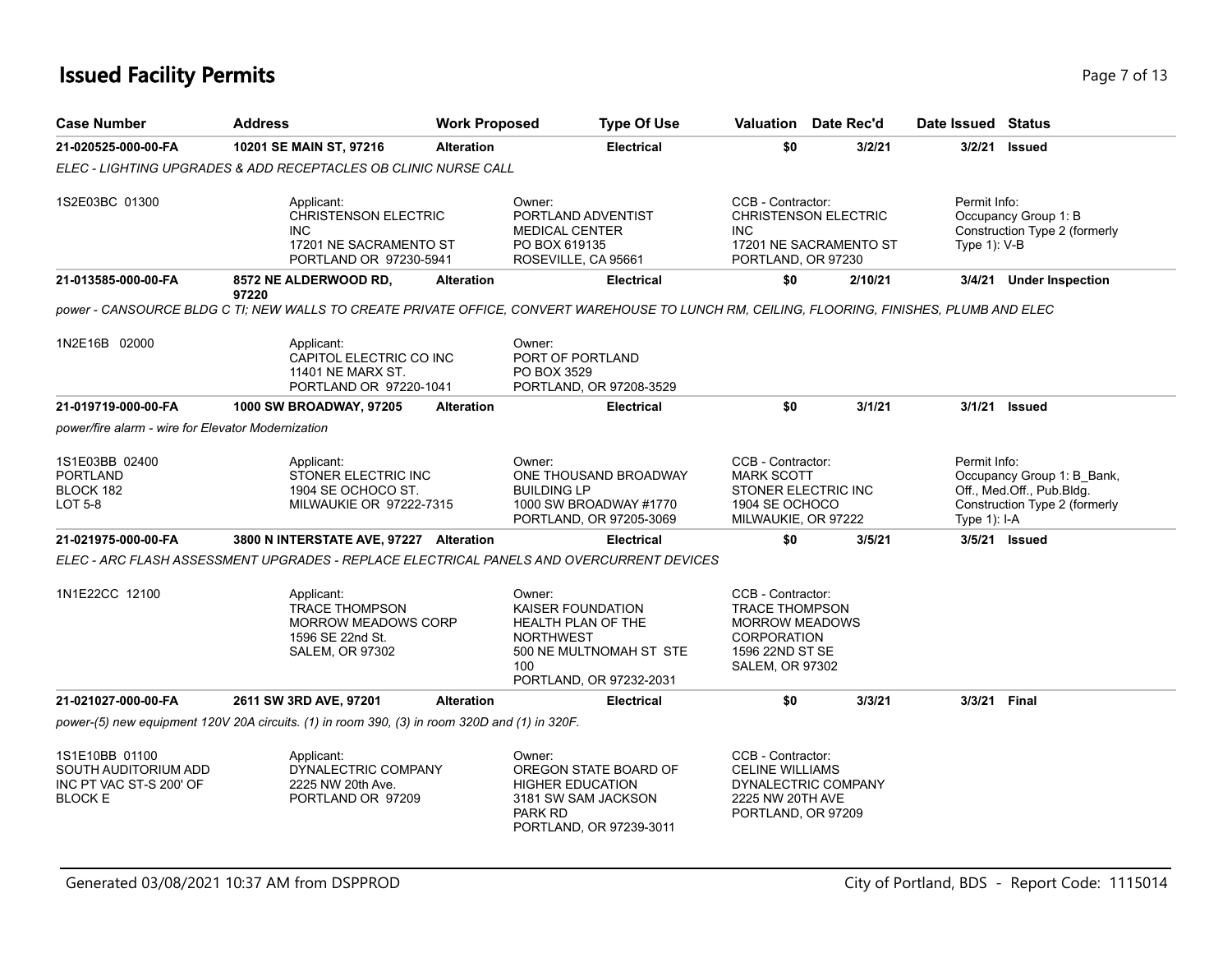# **Issued Facility Permits** Page 8 of 13

| <b>Case Number</b>                                                                          | <b>Address</b>                                                                                                                                                                                                                      | <b>Work Proposed</b> | <b>Type Of Use</b>                                                                                       | Valuation                                                                             | Date Rec'd                                           | Date Issued Status                |                                                          |
|---------------------------------------------------------------------------------------------|-------------------------------------------------------------------------------------------------------------------------------------------------------------------------------------------------------------------------------------|----------------------|----------------------------------------------------------------------------------------------------------|---------------------------------------------------------------------------------------|------------------------------------------------------|-----------------------------------|----------------------------------------------------------|
| 19-225387-000-00-FA                                                                         | 3161 SW PAVILION LOOP - Unit<br><b>MNP, 97201</b>                                                                                                                                                                                   | <b>Alteration</b>    | <b>Electrical</b>                                                                                        | \$0                                                                                   | 9/11/19                                              |                                   | 3/2/21 Under Inspection                                  |
|                                                                                             | power - OHSU TI BMNT-ROOF; BASEMENT - ROOF - REMOVE ELEVATOR AND CONSTRUCT TELECOM RMS; BSMT, 1ST, 4TH, 5TH - NEW ALCOVE; 2ND FL - NEW BREAK RM, 3RD FL - 2<br>NEW BREAK RMS; NEW WALLS, FLOORING, CEILING, FINISHES, PLUM AND ELEC |                      |                                                                                                          |                                                                                       |                                                      |                                   |                                                          |
| 1S1E09 00500                                                                                | Applicant:<br>DYNALECTRIC COMPANY<br>2225 NW 20th Ave.<br>PORTLAND OR 97209                                                                                                                                                         |                      |                                                                                                          | CCB - Contractor:<br><b>CELINE WILLIAMS</b><br>2225 NW 20TH AVE<br>PORTLAND, OR 97209 | DYNALECTRIC COMPANY                                  |                                   |                                                          |
| 21-022121-000-00-FA                                                                         | 3732 SE 99TH AVE, 97266                                                                                                                                                                                                             | <b>Alteration</b>    | <b>Electrical</b>                                                                                        | \$0                                                                                   | 3/5/21                                               |                                   | 3/5/21 Issued                                            |
|                                                                                             | power-911 CENTER HVAC REPLACEMENT 1ST FLR; REPLACE 5 TON HEAT PUMP WITH 4 TON VRF SYSTE, INSTALL DUCTWORK, GRILLES, FAN COILS, EXHAUST FAN AND ELEC                                                                                 |                      |                                                                                                          |                                                                                       |                                                      |                                   |                                                          |
| 1S2E09DA 05000<br>LILY TR<br><b>BLOCK 3 TL 5000</b>                                         | Applicant:<br>ACCURATE ELECTRIC OF<br><b>OREGON INC</b><br><b>ACCURATE ELECTRIC OF</b><br><b>OREGON INC</b><br>PO BOX 2155<br>OREGON CITY OR 97045                                                                                  |                      | Owner:<br>PORTLAND CITY OF<br>1120 SW 5TH AVE #1204<br>PORTLAND, OR 97204                                | CCB - Contractor:<br><b>OREGON INC</b><br>PO BOX 2155                                 | <b>ACCURATE ELECTRIC OF</b><br>OREGON CITY, OR 97045 |                                   |                                                          |
| 21-020172-000-00-FA                                                                         | 449 NE EMERSON ST, 97211                                                                                                                                                                                                            | <b>Alteration</b>    | <b>Fire Alarms</b>                                                                                       | \$34,861                                                                              | 3/2/21                                               |                                   | 3/2/21 Issued                                            |
|                                                                                             | REPLACEMENT OF EXISTING FACP AND EXISTING NAC PANEL. A NEW WIRELESS COMMUNICATOR WILL BE INSTALLED AND CONNECTED TO THE FACP.                                                                                                       |                      |                                                                                                          |                                                                                       |                                                      |                                   |                                                          |
| 1N1E23BB 07100                                                                              |                                                                                                                                                                                                                                     |                      | Owner:<br>PORTLAND CITY OF<br>1120 SW 5TH AVE #1204<br>PORTLAND, OR 97204-1912                           |                                                                                       |                                                      | Permit Info:<br>Type 1): III-B    | Occupancy Group 1: B<br>Construction Type 2 (formerly    |
| 21-020904-000-00-FA                                                                         | 1833 SW 11TH AVE, 97201                                                                                                                                                                                                             | <b>Alteration</b>    | <b>Fire Alarms</b>                                                                                       | \$1,080                                                                               | 3/3/21                                               |                                   | 3/3/21 <b>Issued</b>                                     |
|                                                                                             | ADDITION OF THE DUAL PATH FIRE ALARM COMMUNICATOR.                                                                                                                                                                                  |                      |                                                                                                          |                                                                                       |                                                      |                                   |                                                          |
| 1S1E04 00300<br><b>PORTLAND</b><br><b>BLOCK 229-231</b><br>237-240<br>268-270 TL 300        | Applicant:<br><b>JON OPELT</b><br>PHILLIPS ELECTRONICS<br>3247 NW 29TH<br>PORTLAND, OR 97210                                                                                                                                        |                      | Owner:<br>OREGON STATE OF (BOARD<br>OF HIGHER EDUCATION)<br><b>PO BOX 751</b><br>PORTLAND, OR 97207-0751 |                                                                                       |                                                      | Permit Info:<br>Type $1$ ): II-FR | Occupancy Group 1: A2.1<br>Construction Type 2 (formerly |
| 21-001427-000-00-FA                                                                         | 350 SE MILL ST, 97214                                                                                                                                                                                                               | <b>Alteration</b>    | <b>Fire Alarms</b>                                                                                       | \$1                                                                                   | 1/7/21                                               | 3/2/21 Final                      |                                                          |
|                                                                                             | <b>GLASS LAB SUITE 8 - ADDING FIRE ALARM NOTIFICATION DEVICES</b>                                                                                                                                                                   |                      |                                                                                                          |                                                                                       |                                                      |                                   |                                                          |
| 1S1E03DA 02600<br><b>STEPHENS ADD</b><br>BLOCK 44<br><b>LOT 1-4</b><br>LOT 5-8 EXC PT IN ST | Applicant:<br><b>BROOKE WILLIAMS</b><br>POINT MONITOR CORP<br>5863 LAKEVIEW BLVD<br>LAKE OSWEGO, OR 97035                                                                                                                           |                      | Owner:<br>1805 MLK OWNER LLC<br>222 SW COLUMBIA ST #700<br>PORTLAND, OR 97201                            |                                                                                       |                                                      |                                   |                                                          |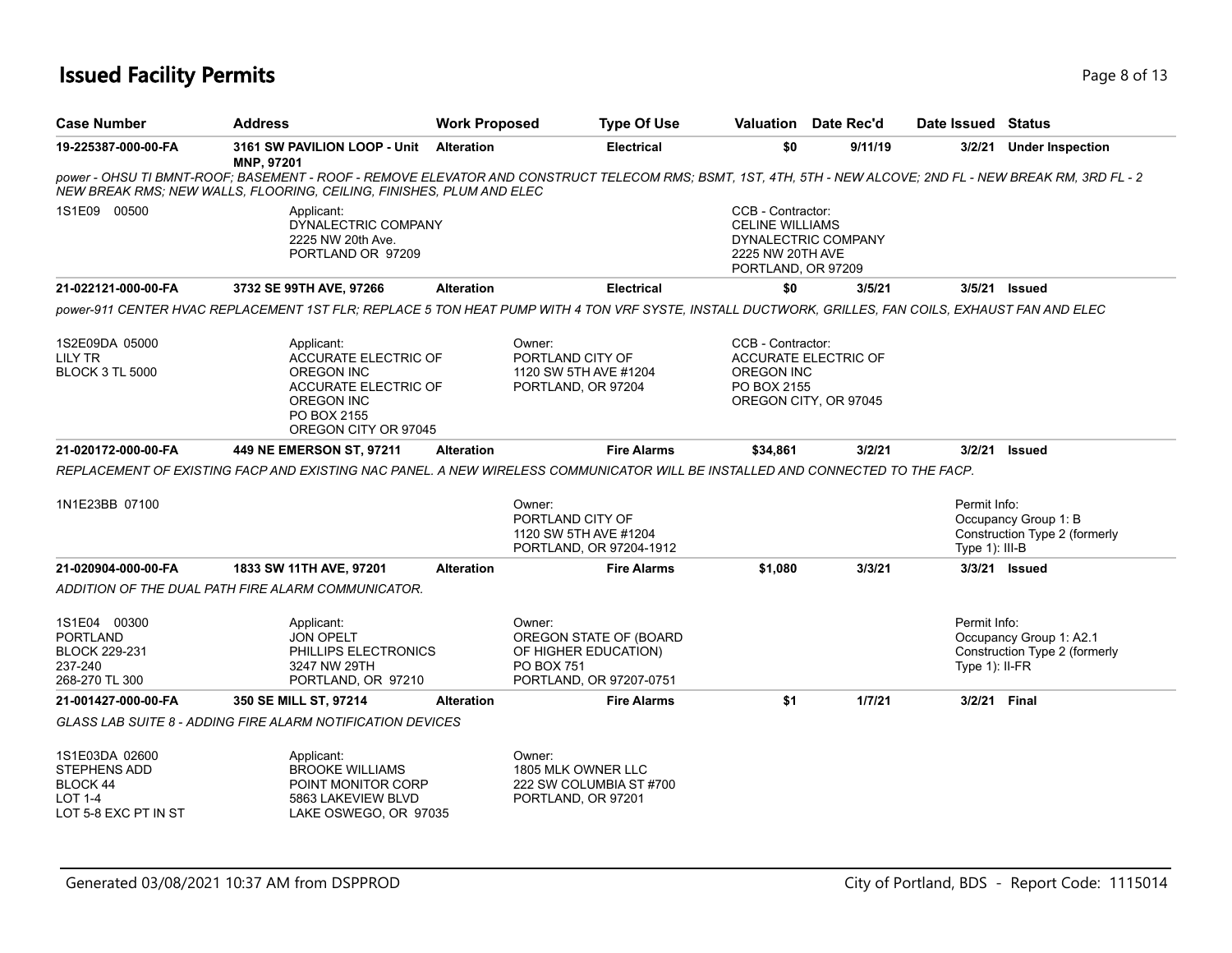# **Issued Facility Permits** Page 13 **Page 9 of 13**

| <b>Case Number</b>                                                                          | <b>Address</b>                                                                                                                     | <b>Work Proposed</b> | <b>Type Of Use</b>                                                                                          |                                                                                                                | <b>Valuation</b> Date Rec'd | Date Issued Status                                                                                                       |
|---------------------------------------------------------------------------------------------|------------------------------------------------------------------------------------------------------------------------------------|----------------------|-------------------------------------------------------------------------------------------------------------|----------------------------------------------------------------------------------------------------------------|-----------------------------|--------------------------------------------------------------------------------------------------------------------------|
| 21-021945-000-00-FA                                                                         | 520 SW YAMHILL ST, 97204                                                                                                           | <b>Alteration</b>    | <b>Fire Alarms</b>                                                                                          | \$400                                                                                                          | 3/5/21                      | 3/5/21<br>Final                                                                                                          |
|                                                                                             | install one pull station on the 8th floor elevator lobby for access control door release                                           |                      |                                                                                                             |                                                                                                                |                             |                                                                                                                          |
| 1S1E03BB 01200<br><b>PORTLAND</b><br>BLOCK 171<br>LOT 1&8<br>N 1/2 OF LOT 2&7               | Applicant:<br>SHANE TERCEK<br><b>CAPITOL ELECTRIC</b><br><b>COMPANY INC</b><br>11401 NE MARX ST.<br>PORTLAND, OR 97220             |                      | Owner:<br>PAC-HILL LIMITED<br><b>PARTNERSHIP</b><br>520 SW YAMHILL ST PH 8<br>PORTLAND, OR 97204            |                                                                                                                |                             | Permit Info:<br>Occupancy Group 1: B<br>Construction Type 2 (formerly<br>Type $1$ : I-A                                  |
| 21-018073-000-00-FA                                                                         | <b>121 SW MORRISON ST, 97204</b>                                                                                                   | <b>Alteration</b>    | <b>Fire Sprinklers</b>                                                                                      | \$1                                                                                                            | 2/24/21                     | 3/1/21<br><b>Issued</b>                                                                                                  |
|                                                                                             | CIGNA PORTLAND 2ND & 5TH FLR TI - ADD AND RELOCATE SPRINKLER HEADS FOR TENANT RENOVATION                                           |                      |                                                                                                             |                                                                                                                |                             |                                                                                                                          |
| 1S1E03BA 02700<br><b>PORTLAND</b><br><b>BLOCK 15</b><br><b>LOT 1-4</b><br>LOT 7&8 EXC W 75' | Applicant:<br><b>AUGUST HOFFMAN</b><br><b>RED HAWK FIRE</b><br><b>PROTECTION</b><br>3801 FRUIT VALLEY RD<br>VANCOUVER, WA 98660    |                      | Owner:<br>TERRACE TOWER U S A -<br>PORTLAND INC<br>121 SW MORRISON ST #250<br>PORTLAND, OR 97204-3179       |                                                                                                                |                             | Permit Info:<br>Occupancy Group 1: B_Bank,<br>Off., Med.Off., Pub.Bldg.<br>Construction Type 2 (formerly<br>Type 1): I-A |
| 21-002961-000-00-FA                                                                         | 851 SW 6TH AVE, 97204                                                                                                              | <b>Alteration</b>    | <b>Fire Sprinklers</b>                                                                                      | \$7,500                                                                                                        | 1/12/21                     | 3/5/21 Issued                                                                                                            |
| add/relocate 23 heads                                                                       |                                                                                                                                    |                      |                                                                                                             |                                                                                                                |                             |                                                                                                                          |
| 1S1E03BB 02200<br><b>PORTLAND</b><br>BLOCK 180<br>LOT 3-6                                   |                                                                                                                                    |                      | Owner:<br><b>HARSCH INVESTMENT</b><br><b>REALTY LLC SERIES E</b><br>1121 SW SALMON ST<br>PORTLAND, OR 97205 |                                                                                                                |                             | Permit Info:<br>Occupancy Group 1: B<br>Construction Type 2 (formerly<br>Type 1): I-A                                    |
| 21-018229-000-00-FA                                                                         | 350 SE MILL ST, 97214                                                                                                              | <b>Alteration</b>    | <b>Fire Sprinklers</b>                                                                                      | \$1                                                                                                            | 2/25/21                     | 3/2/21 Final                                                                                                             |
|                                                                                             | FICTION TRIBE STE 8 TI - ADDITION OF (5) SPRINKLER HEADS FOR NEW HALL AND CEILING CONFIGURATION                                    |                      |                                                                                                             |                                                                                                                |                             |                                                                                                                          |
| 1S1E03DA 02600<br><b>STEPHENS ADD</b><br>BLOCK 44<br><b>LOT 1-4</b><br>LOT 5-8 EXC PT IN ST | Applicant:<br><b>CORY WALLACE</b><br><b>WESTERN STATES FIRE</b><br><b>PROTECTION</b><br>17500 SW 65TH AVE<br>LAKE OSWEGO, OR 97035 |                      | Owner:<br>1805 MLK OWNER LLC<br>222 SW COLUMBIA ST #700<br>PORTLAND, OR 97201                               |                                                                                                                |                             |                                                                                                                          |
| 20-222744-000-00-FA                                                                         | 833 SW 11TH AVE, 97205                                                                                                             | <b>Alteration</b>    | <b>Mechanical</b>                                                                                           | \$11,790                                                                                                       | 12/10/20                    | 3/4/21<br>Issued                                                                                                         |
|                                                                                             | SINGLE PDF PROCESS/ MEDICAL DENTAL BUILDING COMMON AREA REST RMS; INSTALL EXHAUST FANS, DAMPERS, DIFFUSERS, DUCTWORK, AND ELEC     |                      |                                                                                                             |                                                                                                                |                             |                                                                                                                          |
| 1S1E04AA 00400                                                                              | Applicant:<br><b>CARLIE LATIMER</b><br>LATIMER HVAC LLC<br>11230 SW MORGEN CT<br><b>TIGARD, OR 97223</b>                           |                      | Owner:<br><b>EASTERN WESTERN</b><br><b>CORPORATION</b><br>PO BOX 3228<br>PORTLAND, OR 97208-3228            | CCB - Contractor:<br><b>CLINT LATIMER</b><br>LATIMER HVAC LLC<br>11230 SW MORGEN CT<br><b>TIGARD, OR 97223</b> |                             |                                                                                                                          |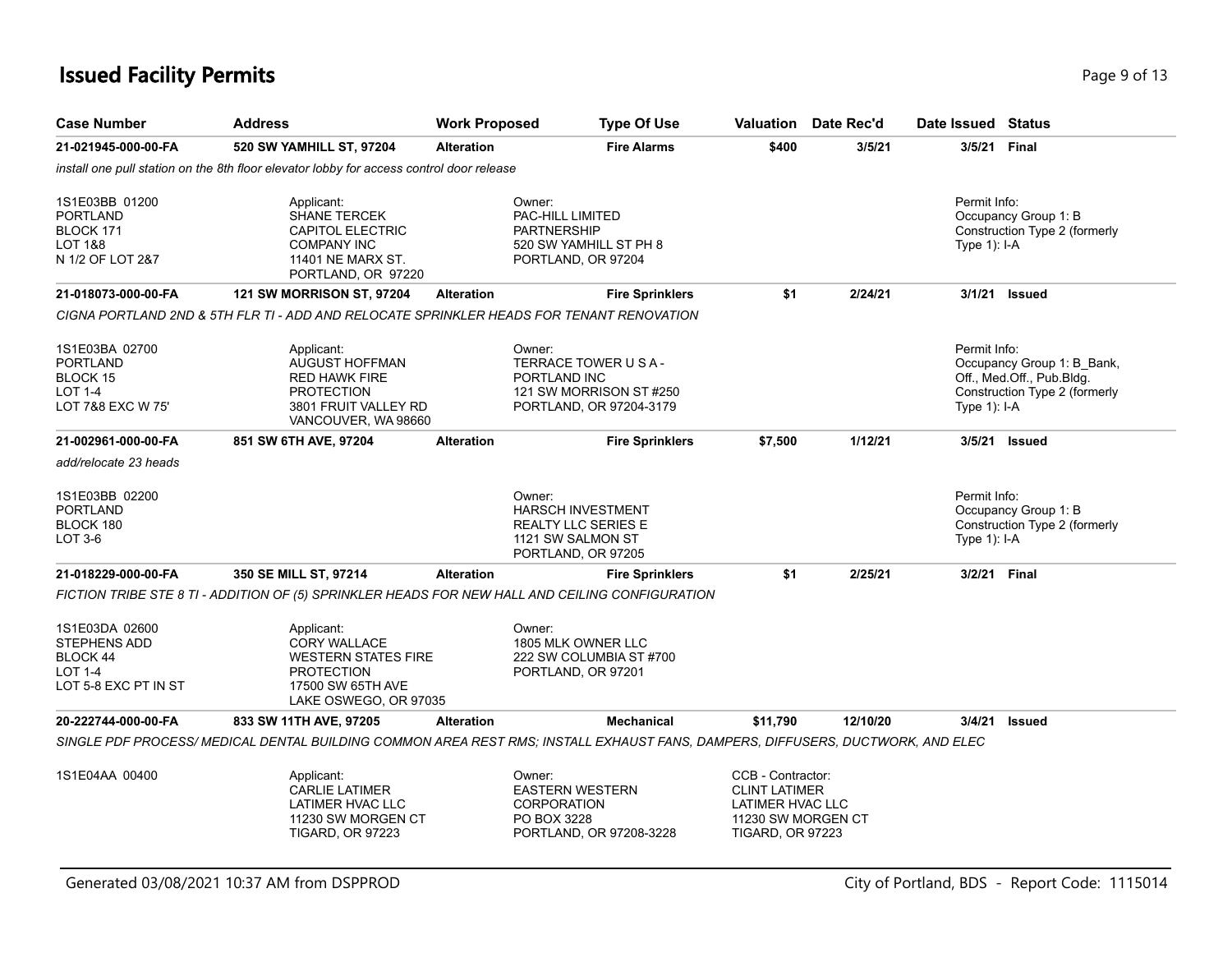# **Issued Facility Permits** Provide the Contract of the Page 10 of 13

| <b>Case Number</b>                                                                          | <b>Address</b>                                                                                                                                                                                                                                                                                                                                                                                                                                                                                                      |                      | <b>Type Of Use</b>                                                                          |                                                                                          | <b>Valuation</b> Date Rec'd  |                                 | Date Issued Status                                                                       |
|---------------------------------------------------------------------------------------------|---------------------------------------------------------------------------------------------------------------------------------------------------------------------------------------------------------------------------------------------------------------------------------------------------------------------------------------------------------------------------------------------------------------------------------------------------------------------------------------------------------------------|----------------------|---------------------------------------------------------------------------------------------|------------------------------------------------------------------------------------------|------------------------------|---------------------------------|------------------------------------------------------------------------------------------|
| 21-019590-000-00-FA                                                                         | 808 SW 3RD AVE, 97204                                                                                                                                                                                                                                                                                                                                                                                                                                                                                               | <b>Alteration</b>    | Mechanical                                                                                  | \$5,500                                                                                  | 3/1/21                       | 3/4/21                          | <b>Issued</b>                                                                            |
|                                                                                             | SINGLE PDF PROCESS/ LANDLORD WORK STE 500 TI; RELOCATE WSHP, INSTALL TRANSFER FANS, VOLUME DAMPERS, DUCTWORK, GRILLES, AND ELEC                                                                                                                                                                                                                                                                                                                                                                                     |                      |                                                                                             |                                                                                          |                              |                                 |                                                                                          |
| 1S1E03BA 06000<br><b>PORTLAND</b><br>BLOCK 22<br>LOT 7&8                                    | Applicant:<br><b>RYAN MCAFEE</b><br><b>HUNTER DAVISSON</b><br>1800 SE PERSHING ST<br>PORTLAND, OR 97202                                                                                                                                                                                                                                                                                                                                                                                                             | Owner:<br><b>FLR</b> | SN INVESTMENT<br><b>PROPERTIES LLC</b><br>1121 SW SALMON ST 5TH<br>PORTLAND, OR 97205       | CCB - Contractor:<br>HUNTER DAVISSON INC<br>1800 SE PERSHING ST                          | PORTLAND, OR 97202-2338      | Permit Info:<br>Type $1$ : I-FR | Occupancy Group 1: B<br>Construction Type 2 (formerly                                    |
| 21-021170-000-00-FA                                                                         | 220 NW 2ND AVE, 97209                                                                                                                                                                                                                                                                                                                                                                                                                                                                                               | <b>Alteration</b>    | Mechanical                                                                                  | \$20,284                                                                                 | 3/3/21                       | 3/5/21                          | <b>Issued</b>                                                                            |
|                                                                                             | SINGLE PDF PROCESS/LANDLORD WORK COMMON AREAS 4TH FLR; INSTALL REGISTERS, DIFFUSERS, GRILLES, AND ELEC                                                                                                                                                                                                                                                                                                                                                                                                              |                      |                                                                                             |                                                                                          |                              |                                 |                                                                                          |
| 1N1E34CA 04500<br><b>COUCHS ADD</b><br>BLOCK 14<br>LOT 1-8 EXC PT IN ST                     | Applicant:<br><b>HOBIE MILLER</b><br><b>ALLIANT SYSTEMS</b><br>351 NW 12TH AVENUE<br>PORTLAND, OR 97209                                                                                                                                                                                                                                                                                                                                                                                                             | Owner:<br>5344       | REEP 220 NW OWNER I LLC<br>1 FRONT ST #550<br>SAN FRANCISCO, CA 94111-                      | CCB - Contractor:<br><b>ALLIANT SYSTEMS LLC</b><br>351 NW 12TH AVE<br>PORTLAND, OR 97209 |                              |                                 |                                                                                          |
| 21-003037-000-00-FA                                                                         | 915 SW HARVEY MILK ST, 97205 Alteration                                                                                                                                                                                                                                                                                                                                                                                                                                                                             |                      | <b>Mechanical</b>                                                                           | \$57,000                                                                                 | 1/12/21                      |                                 | 3/4/21 Issued                                                                            |
|                                                                                             | SINGLE PDF PROCESS/ LANDLORD WORK FITNESS CENTER BSMNT TI; INSTALL SPLIT SYSTEM HEAT PUMPS, FAN COILS, AIR SUPPLY FAN, FAN COIL INLET PLENUMS, EXHAUST<br>FAN, GRILLES, REGISTERS, DIFFUSERS, DUCTWORK, AND ELEC                                                                                                                                                                                                                                                                                                    |                      |                                                                                             |                                                                                          |                              |                                 |                                                                                          |
| 1N1E34CC 02800<br><b>PORTLAND</b><br><b>BLOCK 86 1/2</b><br>LOT 1&2 EXC PT IN ST<br>LOT 3-6 | Applicant:<br><b>SCOTT CHURCHILL</b><br><b>HUNTER DAVISSON</b><br>1800 SE PERSHING ST<br>PORTLAND, OR 97202                                                                                                                                                                                                                                                                                                                                                                                                         | Owner:<br>500        | <b>HARSCH INVESTMENT</b><br>PROPERTIES LLC<br>1121 SW SALMON ST STE<br>PORTLAND, OR 97205   | CCB - Contractor:<br>HUNTER DAVISSON INC<br>1800 SE PERSHING ST                          | PORTLAND, OR 97202-2338      | Permit Info:<br>Type $1$ : I-A  | Occupancy Group 1: B Bank,<br>Off., Med.Off., Pub.Bldg.<br>Construction Type 2 (formerly |
| 21-021029-000-00-FA                                                                         | <b>121 SW MORRISON ST, 97204</b>                                                                                                                                                                                                                                                                                                                                                                                                                                                                                    | <b>Alteration</b>    | <b>Mechanical</b>                                                                           | \$10,000                                                                                 | 3/3/21                       |                                 | 3/4/21 <b>Issued</b>                                                                     |
|                                                                                             | SINGLE PDF PROCESS/ CIGNA PORTLAND 2ND & 5TH FLR TI; REPLACE EXISTING 260' STEEL CONDENSATE WATER PIPING WITH NEW COOPER PIPING AND PLUMB                                                                                                                                                                                                                                                                                                                                                                           |                      |                                                                                             |                                                                                          |                              |                                 |                                                                                          |
| 1S1E03BA 02700<br><b>PORTLAND</b><br>BLOCK 15<br><b>LOT 1-4</b><br>LOT 7&8 EXC W 75'        | Applicant:<br><b>JESSICA LOZANO</b><br><b>ALLIANT SYSTEMS</b><br>351 NW 12TH AVE<br>PORTLAND OR 97209                                                                                                                                                                                                                                                                                                                                                                                                               | Owner:               | TERRACE TOWER U S A -<br>PORTLAND INC<br>121 SW MORRISON ST #250<br>PORTLAND, OR 97204-3179 | CCB - Contractor:<br>ALLIANT SYSTEMS LLC<br>351 NW 12TH AVE<br>PORTLAND, OR 97209        |                              | Permit Info:<br>Type 1): I-A    | Occupancy Group 1: B_Bank,<br>Off., Med.Off., Pub.Bldg.<br>Construction Type 2 (formerly |
| 20-203261-000-00-FA                                                                         | 100 SW MAIN ST, 97204                                                                                                                                                                                                                                                                                                                                                                                                                                                                                               | <b>Alteration</b>    | Plumbing                                                                                    | \$0                                                                                      | 10/15/20                     |                                 | 3/4/21 Issued                                                                            |
| 10- water closets, 10- lavatories, 2- urinals                                               | SINGLE PDF PROCESS/VBA 2ND & 3RD FL TI; DEMO WALLS, NEW WALLS TO CREATE 2ND FLR - OFFICES, OPEN OFFICES, CONFERENCE RMS, BREAK RM, STORAGE, MAIL RM,<br>PUBLICATIONS & REPRODUCTION, REST RM, HEALTH RM; 3RD FLR-OFFICES, OPEN OFFICES, CONFERENCE RMS, BREAK RM, STORAGE, REST RM, HEALTH RM, IDF, COMPUTER RM;<br>CEILING, FLOORING, FINISHES, PLUMB AND ELEC Demo: 4- sinks New: 7-sinks, 2- hand sinks, 4- dishwashers, 4- ice makers, 4- water lines for coffee makers, 2- drinking fountains/ bottle fillers, |                      |                                                                                             |                                                                                          |                              |                                 |                                                                                          |
| 1S1E03BD 00600                                                                              | Applicant:                                                                                                                                                                                                                                                                                                                                                                                                                                                                                                          | Owner:               |                                                                                             | CCB - Contractor:                                                                        |                              | Permit Info:                    |                                                                                          |
| <b>PORTLAND</b><br>BLOCK 10<br>LOT 1 EXC PT IN STS<br>LOT 2-8 EXC PT IN ST                  | <b>RAYBORNS PLUMBING INC</b><br>19990 SW CIPOLE RD<br>TUALATIN, OR 97062                                                                                                                                                                                                                                                                                                                                                                                                                                            |                      | AAT OREGON OFFICE I LLC<br>11455 EL CAMINO REAL #200<br>SAN DIEGO, CA 92130-2047            | 19990 SW CIPOLE RD<br>TUALATIN, OR 97062                                                 | <b>RAYBORNS PLUMBING INC</b> | Type 1): I-B                    | Occupancy Group 1: B Bank,<br>Off., Med.Off., Pub.Bldg.<br>Construction Type 2 (formerly |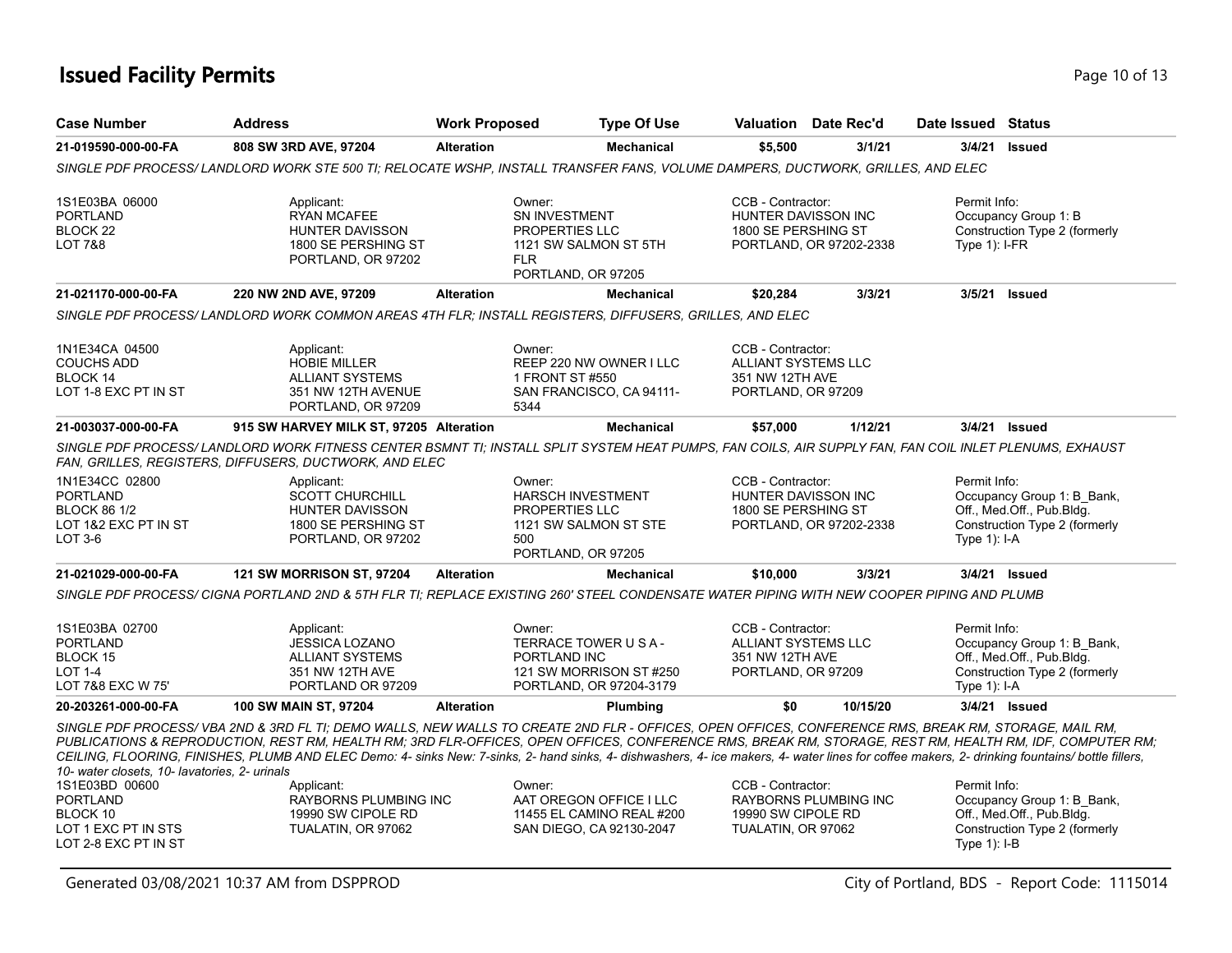# **Issued Facility Permits** Provide the Contract of 13 Page 11 of 13

| <b>Case Number</b>                                                                                                                             | <b>Address</b>                                                                                                           | <b>Work Proposed</b> | <b>Type Of Use</b>                                                                                                                                                                                                                                                                                                                                                                                                                   |                                                                                                                     | Valuation Date Rec'd        | Date Issued Status                             |                                                                                          |
|------------------------------------------------------------------------------------------------------------------------------------------------|--------------------------------------------------------------------------------------------------------------------------|----------------------|--------------------------------------------------------------------------------------------------------------------------------------------------------------------------------------------------------------------------------------------------------------------------------------------------------------------------------------------------------------------------------------------------------------------------------------|---------------------------------------------------------------------------------------------------------------------|-----------------------------|------------------------------------------------|------------------------------------------------------------------------------------------|
| 20-211106-000-00-FA                                                                                                                            | 5060 N GREELEY AVE, 97217                                                                                                | <b>Alteration</b>    | Plumbing                                                                                                                                                                                                                                                                                                                                                                                                                             | \$0                                                                                                                 | 11/3/20                     | 3/5/21                                         | <b>Issued</b>                                                                            |
|                                                                                                                                                | mixing valve. 1- RPBA and backflow protected water supply to humidifier.                                                 |                      | ADIDAS, ROME/YELLOW BLDG GRND, 1ST FLR & ROOF TI; GRND FLR INSTALL ELECTRIC HUMIDIFIER IN EXISTING LAB SPACE, FINISHES, PLUMG AND ELEC 1- emergency eyewash with                                                                                                                                                                                                                                                                     |                                                                                                                     |                             |                                                |                                                                                          |
| 1N1E21BA 10307<br><b>MADRONA BLUFF</b><br>INC PT VAC ST LOT 6 EXC<br>PT IN STS<br>INC PT VAC ST LOT 7 &<br>INC PT VAC ST LOT 8 EXC<br>PT IN ST |                                                                                                                          |                      | Owner:<br><b>ADIDAS VILLAGE</b><br><b>CORPORATION</b><br>5055 N GREELEY AVE<br>PORTLAND, OR 97217-3524                                                                                                                                                                                                                                                                                                                               | CCB - Contractor:<br><b>HEINZ MECHANICAL</b><br><b>INDUSTRIES INC</b><br>12434 SE CAPPS ROAD<br>CLACKAMAS, OR 97015 |                             | Permit Info:<br>Mod.Hazard<br>Type $1$ ): II-A | Occupancy Group 1: F-<br>1_Industrial Plant - Factory,<br>Construction Type 2 (formerly  |
| 21-003338-000-00-FA                                                                                                                            | 12000 SW 49TH AVE, 97219                                                                                                 | <b>Alteration</b>    | Plumbing                                                                                                                                                                                                                                                                                                                                                                                                                             | \$0                                                                                                                 | 1/13/21                     |                                                | 3/2/21 Under Inspection                                                                  |
| heater, 2- floor sinks, 1- drinking fountain.<br>1S1E31D 00200                                                                                 | Applicant:<br>ALLIANT SYSTEMS LLC<br>1600 NW 167TH PL STE 330<br>BEAVERTON, OR 97006                                     |                      | PCC SYLVANIA SCIENCE TECH BLDG 2ND FLR TI; DEMO WALLS, NEW WALLS TO CREATE LOUNGE AREA, OFFICES, ENCLAVES, OPEN OFFICE AREAS, COLLAB AREAS, LAB &<br>CLASSRMS, STOCK RM, CHEMICAL STORAGE RM, CEILING, FLOORING, FINISHES, PLUMB AND ELEC 17-sinks, 6- eyewash stations, 7- floor drains, 2- supply boxes, 3- RPBA's, 1- water<br>Owner:<br>PORTLAND COMMUNITY<br><b>COLLEGE DISTRICT</b><br>PO BOX 19000<br>PORTLAND, OR 97280-0990 |                                                                                                                     |                             | Permit Info:<br>Type 1): II-B                  | Occupancy Group 1: B<br>Construction Type 2 (formerly                                    |
| 21-001385-000-00-FA                                                                                                                            | 101 SW MAIN ST, 97204                                                                                                    | <b>Alteration</b>    | <b>Plumbing</b>                                                                                                                                                                                                                                                                                                                                                                                                                      | \$0                                                                                                                 | 1/7/21                      |                                                | 3/5/21 Issued                                                                            |
|                                                                                                                                                |                                                                                                                          |                      | LL WORK PUBLIC GENDER NEUTRAL RESTROOMS 2ND FL; NEW WALL TO CREATE GENDER NEUTRAL RESTROOM, PLUMB, AND ELEC 1- water closet, 1- lavatory                                                                                                                                                                                                                                                                                             |                                                                                                                     |                             |                                                |                                                                                          |
| 1S1E03BD 00300<br><b>PORTLAND</b><br>BLOCK 11<br><b>LOT 1-4</b><br>LOT 5-8 EXC PT IN STS                                                       |                                                                                                                          |                      | Owner:<br>MADISON-OFC ONE MAIN<br>PLACE OR LLC<br>PO BOX 7517 BILLBOX# 17-<br>$367-1$<br>HICKSVILLE, NY 11802-7517                                                                                                                                                                                                                                                                                                                   | CCB - Contractor:<br>MCKINSTRY CO LLC<br>5005 3RD AVE S<br>SEATTLE, WA 98134                                        |                             | Permit Info:<br>Type 1): I-A                   | Occupancy Group 1: B_Bank,<br>Off., Med.Off., Pub.Bldg.<br>Construction Type 2 (formerly |
| 21-014206-000-00-FA                                                                                                                            | 8572 NE ALDERWOOD RD,                                                                                                    | <b>Alteration</b>    | Plumbing                                                                                                                                                                                                                                                                                                                                                                                                                             | \$0                                                                                                                 | 2/12/21                     | 3/4/21                                         | <b>Issued</b>                                                                            |
|                                                                                                                                                | 97220                                                                                                                    |                      | SINGLE PDF PROCESS/ CANSOURCE BLDG C TI: NEW WALLS TO CREATE PRIVATE OFFICE, CONVERT WAREHOUSE TO LUNCH RM, CEILING, FLOORING, FINISHES, PLUMB AND ELEC                                                                                                                                                                                                                                                                              |                                                                                                                     |                             |                                                |                                                                                          |
| 1N2E16B 02000                                                                                                                                  | Applicant:<br>POWER PLUMBING CO<br>PO BOX 19418<br>PORTLAND, OR 97280<br>Web Page<br>Address:www.powerplumbingc<br>o.com |                      | Owner:<br>PORT OF PORTLAND<br>PO BOX 3529<br>PORTLAND, OR 97208-3529                                                                                                                                                                                                                                                                                                                                                                 | CCB - Contractor:<br>POWER PLUMBING CO<br>PO BOX 19418<br>PORTLAND, OR 97280<br>Web Page<br>.com                    | Address:www.powerplumbingco |                                                |                                                                                          |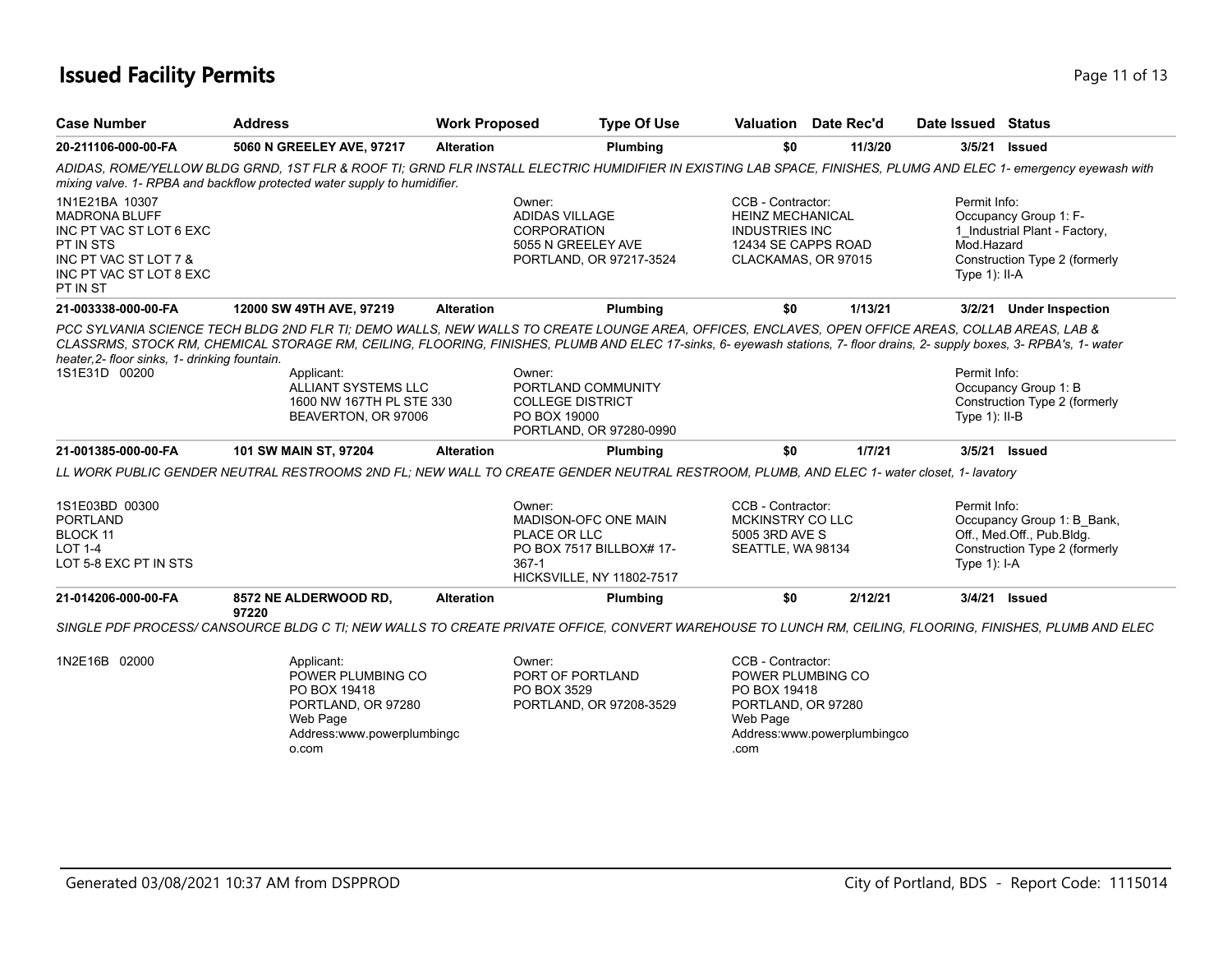# **Issued Facility Permits** Page 12 of 13

| <b>Case Number</b>                                                                               | <b>Address</b>                                                                                                                                                                                                                                                                                                                                                                                                                                                                                                                  | <b>Work Proposed</b> | <b>Type Of Use</b>                                                                                                         | Valuation                                                                                                    | Date Rec'd              | Date Issued Status              |                                                              |
|--------------------------------------------------------------------------------------------------|---------------------------------------------------------------------------------------------------------------------------------------------------------------------------------------------------------------------------------------------------------------------------------------------------------------------------------------------------------------------------------------------------------------------------------------------------------------------------------------------------------------------------------|----------------------|----------------------------------------------------------------------------------------------------------------------------|--------------------------------------------------------------------------------------------------------------|-------------------------|---------------------------------|--------------------------------------------------------------|
| 21-008112-000-00-FA                                                                              | 5228 NE HOYT ST, 97213                                                                                                                                                                                                                                                                                                                                                                                                                                                                                                          | <b>Alteration</b>    | Plumbing                                                                                                                   | \$0                                                                                                          | 1/27/21                 |                                 | 3/1/21 Under Inspection                                      |
|                                                                                                  | SINGLE PDF PROCESS/ PROVIDENCE BLDG B WATER DAMAGE REMEDIATION 1ST FLR; DEMO WALLS, NEW WALLS TO CREATE HOUSEKEEPING RM W/ SHOWER, BATHRM, REPAIR<br>WATER DAMAGE & REMODEL STORAGE RM, GROUP RMS, BATHRMS, STAFF RM, CEILING, FLOORING, FINISHES, PLUMB AND ELEC                                                                                                                                                                                                                                                               |                      |                                                                                                                            |                                                                                                              |                         |                                 |                                                              |
| 1N2E31AC 06200<br><b>CENTER ADD ANX</b><br>BLOCK 2<br>LOT <sub>2</sub>                           |                                                                                                                                                                                                                                                                                                                                                                                                                                                                                                                                 |                      | Owner:<br><b>PROVIDENCE HEALTH &amp;</b><br>SERVICES-OREGON<br>4400 NE HALSEY ST BLDG 2<br>#190<br>PORTLAND, OR 97213-1545 | CCB - Contractor:<br><b>BILL GRASSL</b><br><b>HARDER MECHANICAL</b><br><b>CONTRACTORS INC</b><br>PO BOX 5118 | PORTLAND, OR 97208-5118 |                                 |                                                              |
| 21-021629-000-00-FA                                                                              | 240 N BROADWAY, 97227                                                                                                                                                                                                                                                                                                                                                                                                                                                                                                           | <b>Alteration</b>    | Plumbing                                                                                                                   | \$0                                                                                                          | 3/4/21                  |                                 | 3/4/21 Issued                                                |
| REPLACE 1 BAR SINK - TENANT UPRIGHT CAFE                                                         |                                                                                                                                                                                                                                                                                                                                                                                                                                                                                                                                 |                      |                                                                                                                            |                                                                                                              |                         |                                 |                                                              |
| 1N1E27DC 01700<br>ELIZABETH IRVINGS ADD<br>BLOCK <sub>3</sub><br>LOT 1-3<br>EXC PT IN ST LOT 4-8 | Applicant:<br>ORENEVA CONSTRUCTION<br><b>INC</b><br>812 SW 10TH AVE #204<br>PORTLAND, OR 97205                                                                                                                                                                                                                                                                                                                                                                                                                                  |                      | Owner:<br>LB OWNER LLC<br>222 SW COLUMBIA ST #700<br>PORTLAND, OR 97201                                                    | CCB - Contractor:<br><b>INC</b><br>812 SW 10TH AVE #204<br>PORTLAND, OR 97205                                | ORENEVA CONSTRUCTION    |                                 |                                                              |
| 21-021970-000-00-FA                                                                              | 10101 SE MAIN ST - Unit LL-1,<br>97216                                                                                                                                                                                                                                                                                                                                                                                                                                                                                          | <b>Alteration</b>    | Plumbing                                                                                                                   | \$0                                                                                                          | 3/5/21                  |                                 | 3/5/21 Under Inspection                                      |
| 1S2E04A 90006<br>PORTLAND ADVENTIST<br><b>MEDICAL PLAZA</b><br><b>CONDOMINIUM</b><br>LOT LL-1    | F23/ ADVENTIST POB 2 SUITE 3001 OB/GYN TI 3RD FLR; DEMO WALLS, NEW WALLS TO CREATE WAITING AREA, EXAM RMS, OFFICES, CONSULT RM, CLEAN STORAGE, SOILED HOLD,<br>MED PREP RM, REMODEL EXISTING SPACE, CEILING, FLOORING, FINISHES, PLUMB AND ELEC Demo 3 sinks, Demo 1 water closet, Demo CW/HW pipe. Install CW/HW, V, Waste. Install 10<br>sink, Install 1 Lav, Install 1 Water Closet, Install 1 Mixing Valve, Install 1 Circ. Pump<br>Applicant:<br>TOTAL MECHANICAL INC<br>4857 NW LAKE ROAD SUITE<br>300<br>CAMAS, WA 98607 |                      | Owner:<br>PORTLAND ADVENTIST<br><b>MEDICAL CENTER</b><br>PO BOX 619135<br>ROSEVILLE, CA 95661                              | CCB - Contractor:<br><b>TOTAL MECHANICAL INC</b><br>300<br>CAMAS, WA 98607                                   | 4857 NW LAKE ROAD SUITE | Permit Info:<br>Type $1$ : II-B | Occupancy Group 1: B<br>Construction Type 2 (formerly        |
| Total # of FA Alteration permits issued: 53                                                      |                                                                                                                                                                                                                                                                                                                                                                                                                                                                                                                                 |                      |                                                                                                                            |                                                                                                              |                         |                                 | Total valuation of FA Alteration permits issued: \$2,800,916 |
| Total # of Facility Permits issued: 53                                                           |                                                                                                                                                                                                                                                                                                                                                                                                                                                                                                                                 |                      |                                                                                                                            |                                                                                                              |                         |                                 | Total valuation of Facility Permits issued: \$2,800,916      |
| 20-124057-REV-03-MG                                                                              | 7000 NE AIRPORT WAY, 97218                                                                                                                                                                                                                                                                                                                                                                                                                                                                                                      | <b>Addition</b>      | Assembly                                                                                                                   | \$0                                                                                                          | 3/5/21                  | 3/5/21                          | <b>Issued</b>                                                |
|                                                                                                  | T CORE - REV-03 to STR-01 - Revisions to the Occupant Safety Plan for DP-D (structural and demolition package) for main T Core project                                                                                                                                                                                                                                                                                                                                                                                          |                      |                                                                                                                            |                                                                                                              |                         |                                 |                                                              |
| 1N2E08B 00400<br>SECTION 08 1N 2E<br>TL 400 7.39 ACRES<br>SEE SUB ACCOUNT<br>R705697 (R          | Applicant:<br><b>AUSTIN CHEADLE</b><br><b>FASTER PERMITS</b><br>2000 SW 1ST AVE SUITE 420<br>PORTLAND, OR 97201                                                                                                                                                                                                                                                                                                                                                                                                                 |                      | Owner:<br>PORT OF PORTLAND<br>PO BOX 3529<br>PORTLAND, OR 97208-3529                                                       | CCB - Contractor:<br>HOFFMAN SKANSKA LLC<br>5TH FLOOR<br>PARSIPPANY, NJ 07054                                | 389 INTERPACE PARKWAY   |                                 |                                                              |
| Total # of MG Addition permits issued: 1                                                         |                                                                                                                                                                                                                                                                                                                                                                                                                                                                                                                                 |                      |                                                                                                                            |                                                                                                              |                         |                                 | Total valuation of MG Addition permits issued: \$0           |